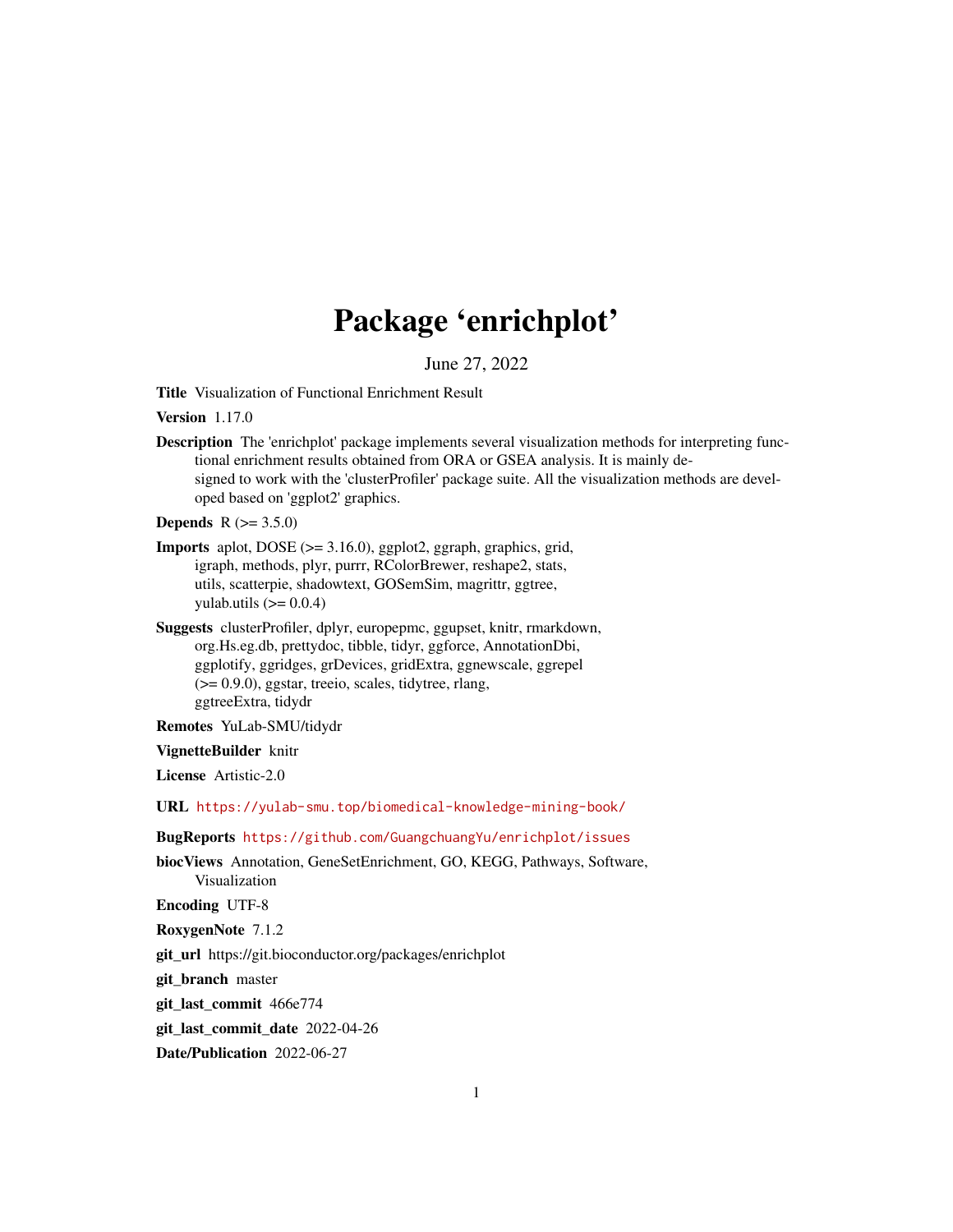<span id="page-1-0"></span>Author Guangchuang Yu [aut, cre] (<<https://orcid.org/0000-0002-6485-8781>>), Erqiang Hu [ctb]

Maintainer Guangchuang Yu <guangchuangyu@gmail.com>

# R topics documented:

|  | $\overline{2}$  |
|--|-----------------|
|  | 3               |
|  | 6               |
|  | 6               |
|  | -9              |
|  | <b>10</b>       |
|  | $\overline{14}$ |
|  | $\overline{14}$ |
|  |                 |
|  | -16             |
|  | - 18            |
|  |                 |
|  |                 |
|  | 21              |
|  | 21              |
|  | 22              |
|  |                 |
|  |                 |
|  | 25              |
|  | -26             |
|  | 27              |
|  |                 |
|  | 33              |
|  |                 |

#### **Index** [34](#page-33-0)

Description

barplot of enrichResult

barplot.enrichResult *barplot*

```
## S3 method for class 'enrichResult'
barplot(
 height,
 x = "Count",color = "p.adjust",
  showCategory = 8,
```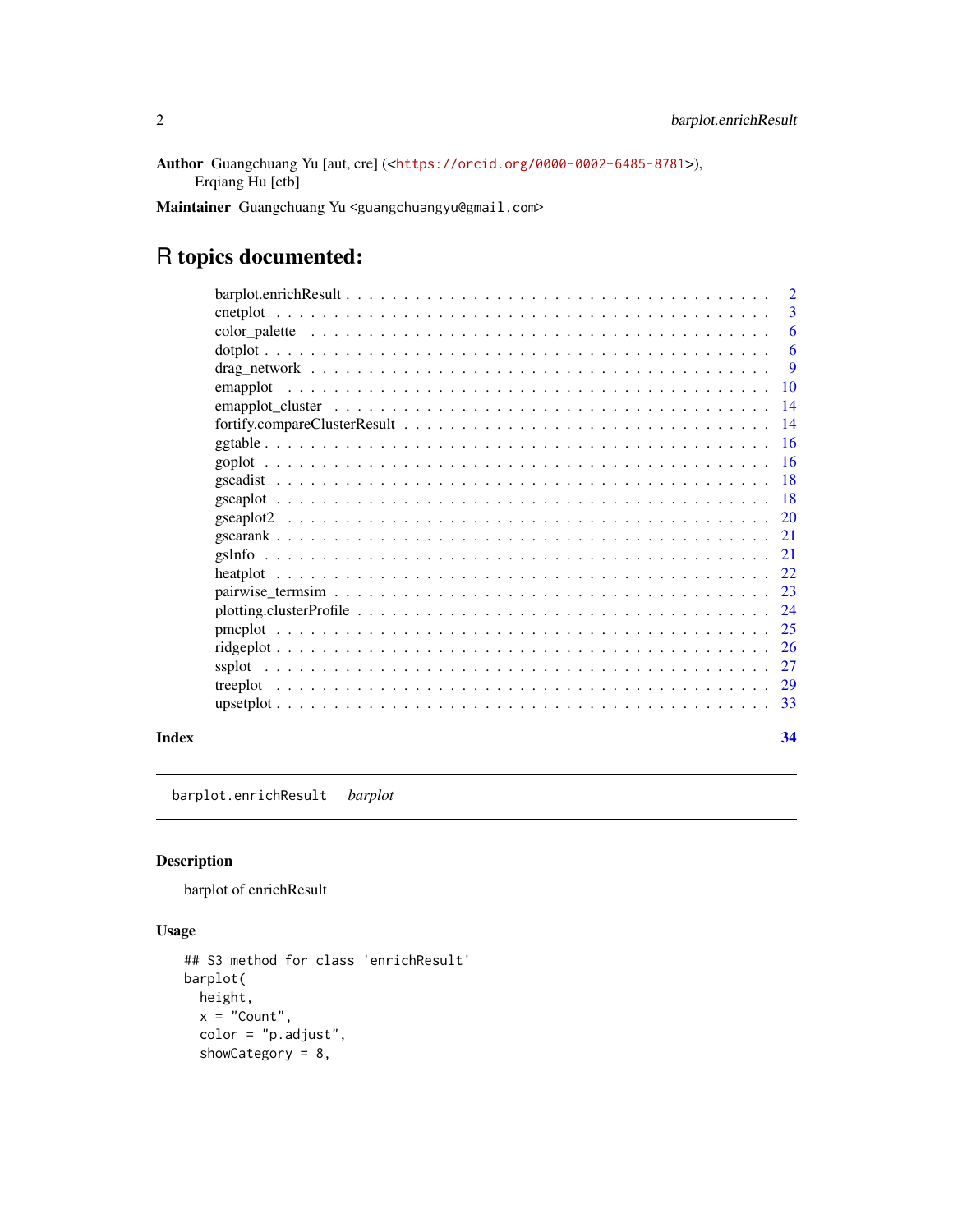#### <span id="page-2-0"></span>cnetplot 3

```
font.size = 12,
  title = ",
  label_format = 30,
  ...
\mathcal{L}
```
# Arguments

| height       | enrichResult object                                                                                                                          |
|--------------|----------------------------------------------------------------------------------------------------------------------------------------------|
| x            | one of 'Count' and 'GeneRatio'                                                                                                               |
| color        | one of 'pvalue', 'p.adjust' and 'qvalue'                                                                                                     |
| showCategory | number of categories to show                                                                                                                 |
| font.size    | font size                                                                                                                                    |
| title        | plot title                                                                                                                                   |
| label_format | a numeric value sets wrap length, alternatively a custom function to format axis<br>labels. by default wraps names longer that 30 characters |
| $\cdots$     | other parameter, ignored                                                                                                                     |

#### Value

ggplot object

#### Examples

```
library(DOSE)
data(geneList)
de <- names(geneList)[1:100]
x <- enrichDO(de)
barplot(x)
# use `showCategory` to select the displayed terms. It can be a number of a vector of terms.
barplot(x, showCategory = 10)
categorys <- c("pre-malignant neoplasm", "intestinal disease",
               "breast ductal carcinoma", "non-small cell lung carcinoma")
barplot(x, showCategory = categorys)
```
cnetplot *cnetplot*

#### Description

Gene-Concept Network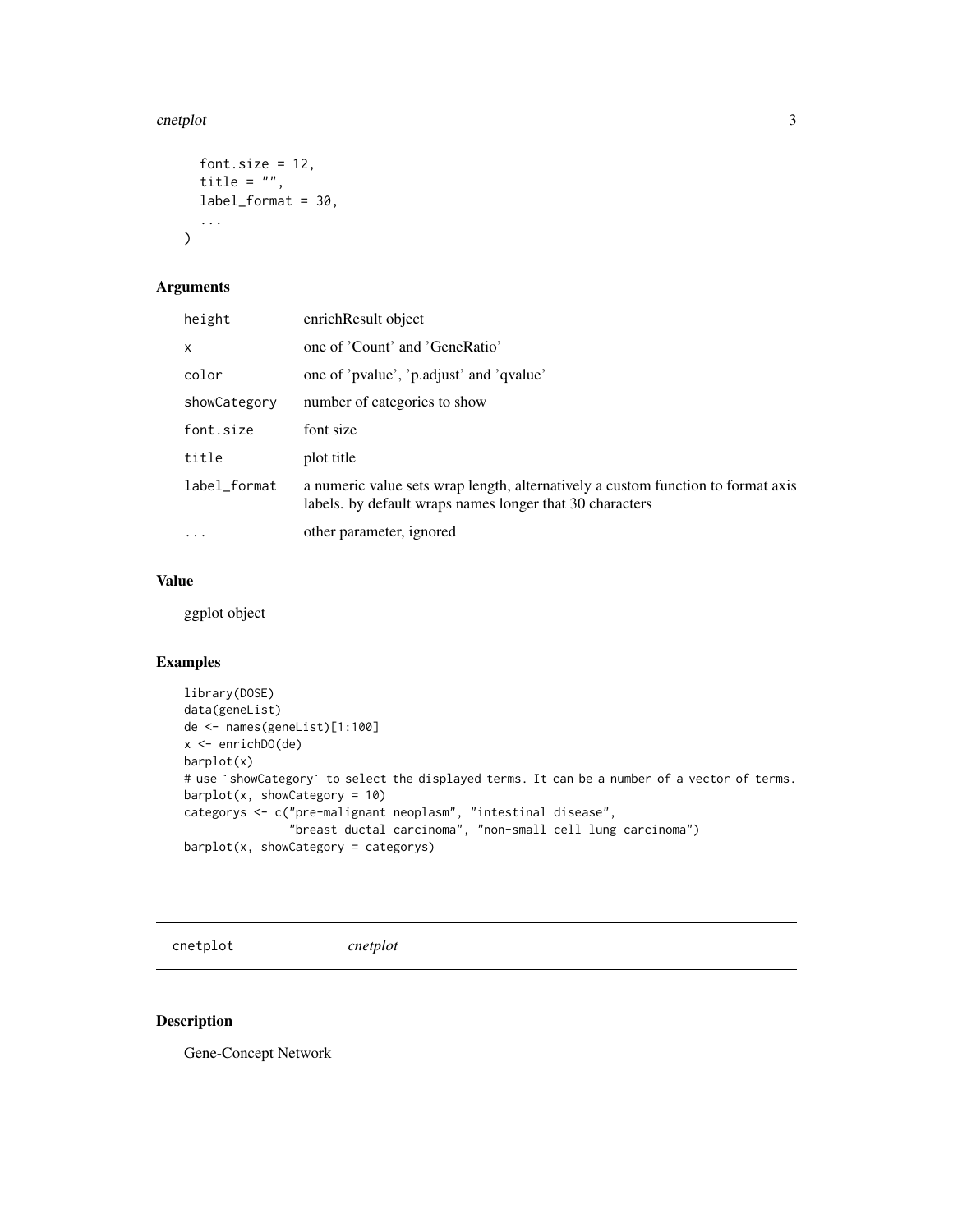#### Usage

```
cnetplot(x, showCategory = 5, foldChange = NULL, layout = "kk", ...)
## S4 method for signature 'enrichResult'
cnetplot(x, showCategory = 5, foldChange = NULL, layout = "kk", ...)
## S4 method for signature 'list'
cnetplot(x, showCategory = 5, foldChange = NULL, layout = "kk", ...)
## S4 method for signature 'gseaResult'
cnetplot(x, showCategory = 5, foldChange = NULL, layout = "kk", ...)
## S4 method for signature 'compareClusterResult'
cnetplot(x, showCategory = 5, foldChange = NULL, layout = "kk", ...)
cnetplot.enrichResult(
  x,
  showCategory = 5,
  foldChange = NULL,
  layout = "kk",
  colorEdge = FALSE,
  circular = FALSE,
  node_label = "all",
  cex\_category = 1,
  cex\_gene = 1,
  cex_label_category = 1,
  cex_label_gene = 1,
  color_category = "#E5C494",
  color_gene = "#B3B3B3",
  shadowtext = "all",...
\mathcal{L}
```
#### Arguments

| x            | Enrichment result.                                                                                                                                             |
|--------------|----------------------------------------------------------------------------------------------------------------------------------------------------------------|
| showCategory | A number or a vector of terms. If it is a number, the first n terms will be dis-<br>played. If it is a vector of terms, the selected terms will be displayed.  |
| foldChange   | Fold Change of nodes, the default value is NULL. If the user provides the Fold<br>Change value of the nodes, it can be used to set the color of the gene node. |
| layout       | Layout of the map, e.g. 'star', 'circle', 'gem', 'dh', 'graphopt', 'grid', 'mds',<br>'randomly', 'fr', 'kk', 'drl' or 'lgl'.                                   |
| $\ddots$     | Additional parameters                                                                                                                                          |
| colorEdge    | Logical, whether coloring edge by enriched terms, the default value is FALSE.                                                                                  |
| circular     | Logical, whether using circular layout, the default value is FALSE.                                                                                            |
| node label   | Select which labels to be displayed. one of 'category', 'gene', 'all'(the default)<br>and 'none'.                                                              |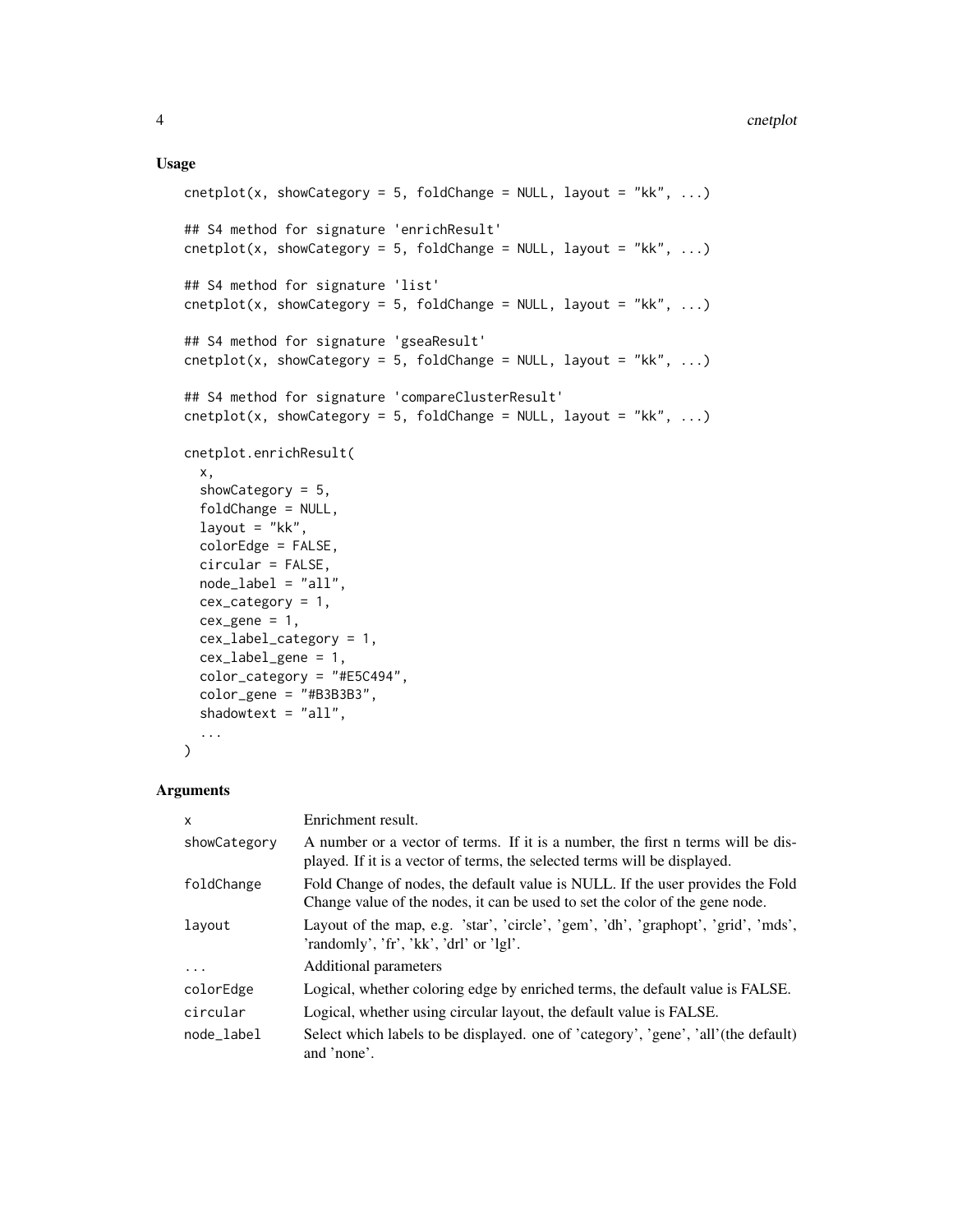#### cnetplot 5

| cex_category       | Number indicating the amount by which plotting category nodes should be<br>scaled relative to the default, the default value is 1. |  |
|--------------------|------------------------------------------------------------------------------------------------------------------------------------|--|
| cex_gene           | Number indicating the amount by which plotting gene nodes should be scaled<br>relative to the default, the default value is 1.     |  |
| cex_label_category |                                                                                                                                    |  |
|                    | Scale of category node label size, the default value is 1.                                                                         |  |
|                    | cex_label_gene Scale of gene node label size, the default value is 1.                                                              |  |
|                    | color_category Color of category node.                                                                                             |  |
| color_gene         | Color of gene node.                                                                                                                |  |
| shadowtext         | select which node labels to use shadow font, one of 'category', 'gene', 'all' and<br>'none', default is 'all'.                     |  |

# Details

plot linkages of genes and enriched concepts (e.g. GO categories, KEGG pathways)

#### Value

ggplot object

# Author(s)

Guangchuang Yu

# Examples

```
## Not run:
   library(DOSE)
   data(geneList)
   de <- names(geneList)[1:100]
   x <- enrichDO(de)
   x2 <- pairwise_termsim(x)
   cnetplot(x2)
   # use `layout` to change the layout of map
   cneplot(x2, layout = "star")# use `showCategory` to select the displayed terms. It can be a number of a vector of terms.
   cnetplot(x2, showCategory = 10)
   categorys <- c("pre-malignant neoplasm", "intestinal disease",
                   "breast ductal carcinoma", "non-small cell lung carcinoma")
   cnetplot(x2, showCategory = categorys)
   # 'compareClusterResult' object is also supported.
   data(gcSample)
   library(clusterProfiler)
   library(DOSE)
   library(org.Hs.eg.db)
   data(gcSample)
   xx <- compareCluster(gcSample, fun="enrichGO", OrgDb="org.Hs.eg.db")
   xx2 <- pairwise_termsim(xx)
   cnetplot(xx2)
```
## End(Not run)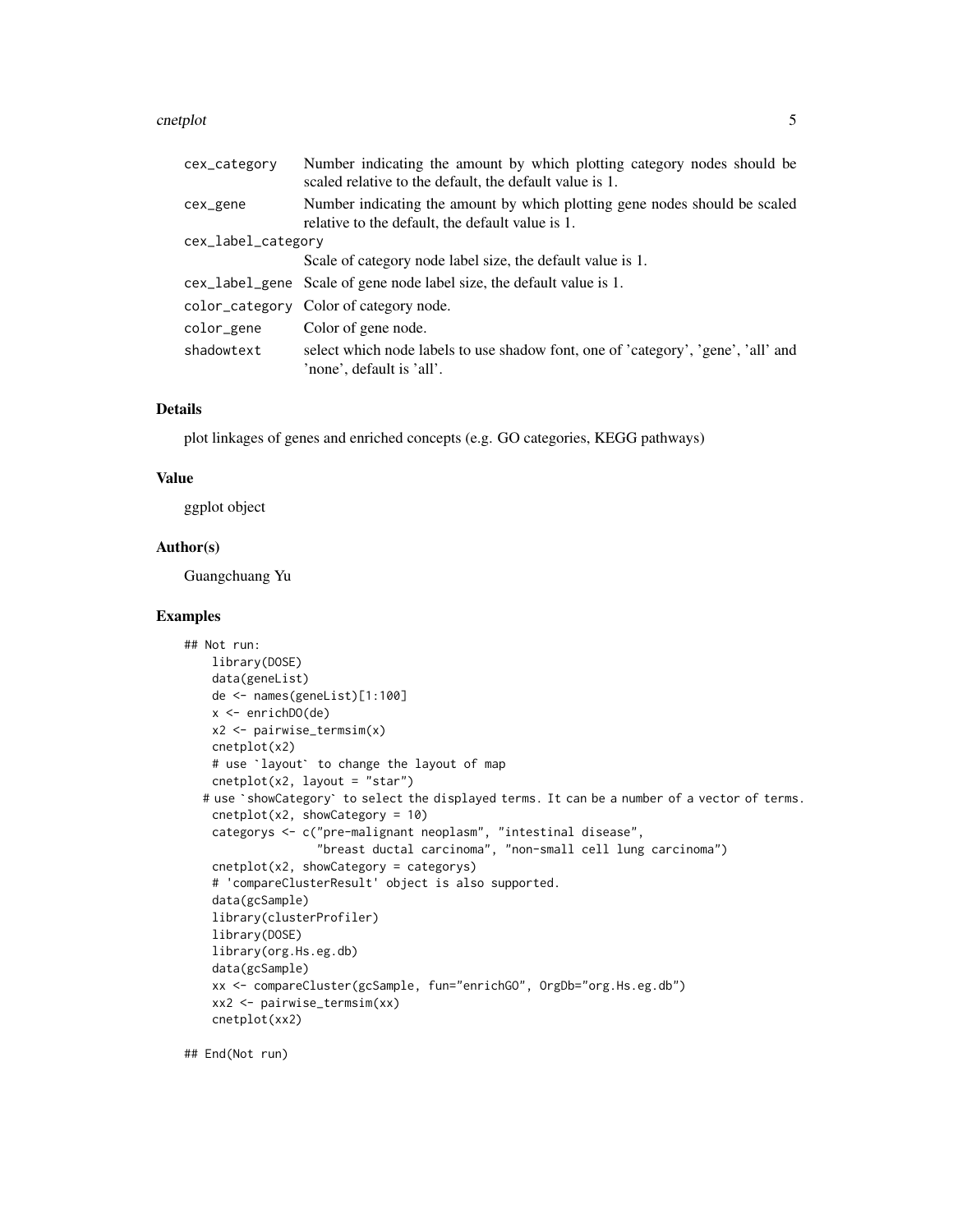<span id="page-5-0"></span>color\_palette *color\_palette*

#### Description

create color palette for continuous data

#### Usage

```
color_palette(colors)
```
#### Arguments

colors colors of length >=2

# Value

color vector

# Author(s)

guangchuang yu

#### Examples

color\_palette(c("red", "yellow", "green"))

dotplot *dotplot*

#### Description

dotplot for enrichment result

```
dotplot(object, ...)
## S4 method for signature 'enrichResult'
dotplot(
 object,
 x = "GeneRatio",
 color = "p.adjust",
  showCategory = 10,
  size = NULL,
  split = NULL,
```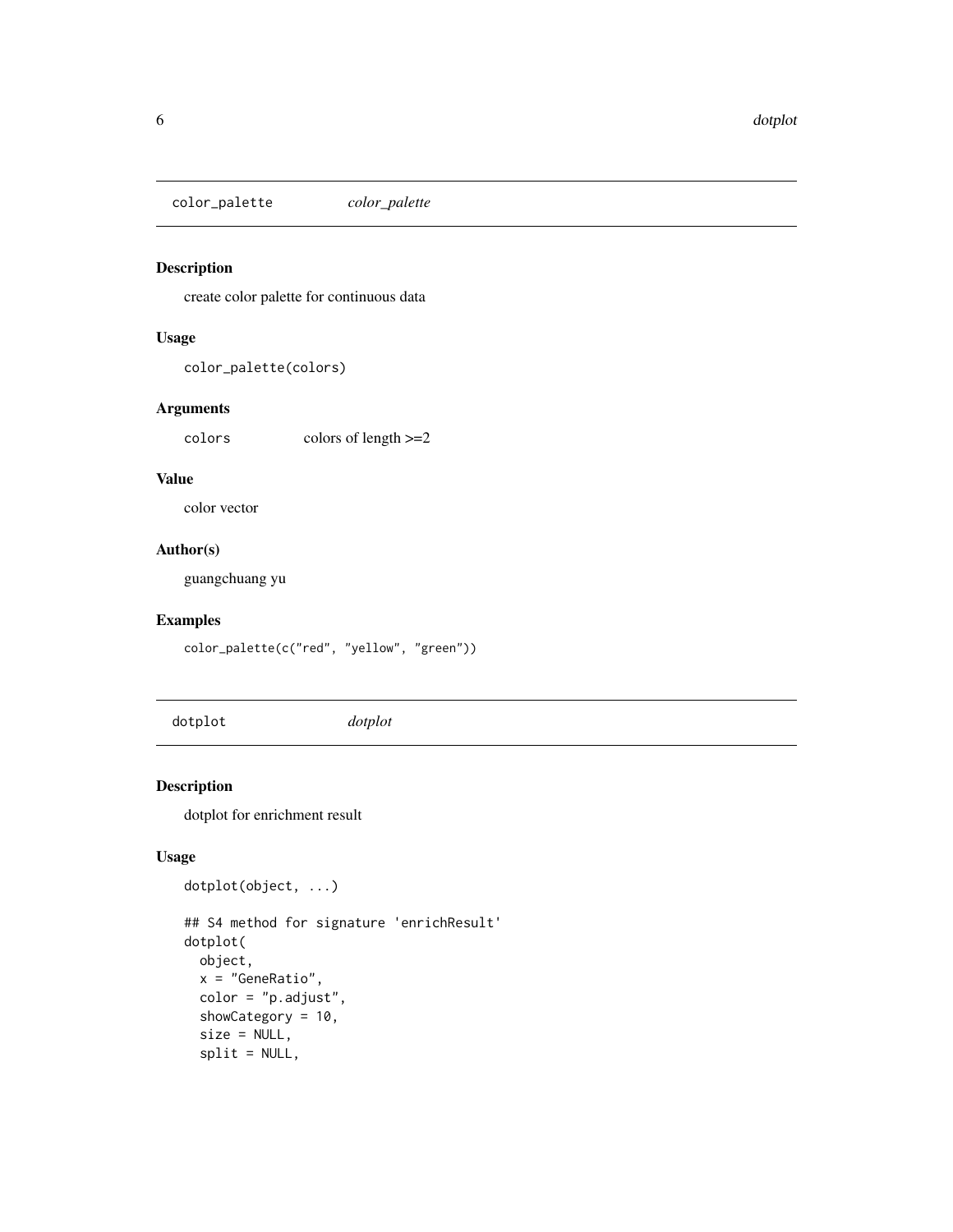#### dotplot that the control of the control of the control of the control of the control of the control of the control of the control of the control of the control of the control of the control of the control of the control of

```
font.size = 12,
  title = ",
  orderBy = "x",label_format = 30,
  ...
\mathcal{L}## S4 method for signature 'gseaResult'
dotplot(
 object,
 x = "GeneRatio",
  color = "p.adjust",
  showCategory = 10,
  size = NULL,
  split = NULL,
  font.size = 12,
  title = "",
 orderBy = "x",label_format = 30,
  ...
\mathcal{L}## S4 method for signature 'compareClusterResult'
dotplot(
 object,
 x = "Cluster",
  color = "p.adjust",
  showCategory = 5,
  split = NULL,font.size = 12,
  title = ",
 by = "geneRatio",
  size = NULL,includeAll = TRUE,
  label_format = 30,
  ...
\mathcal{L}dotplot.enrichResult(
 object,
  x = "geneRatio",color = "p.adjust",
  showCategory = 10,
  size = NULL,
  split = NULL,font.size = 12,
  title = "",
  orderBy = "x",
```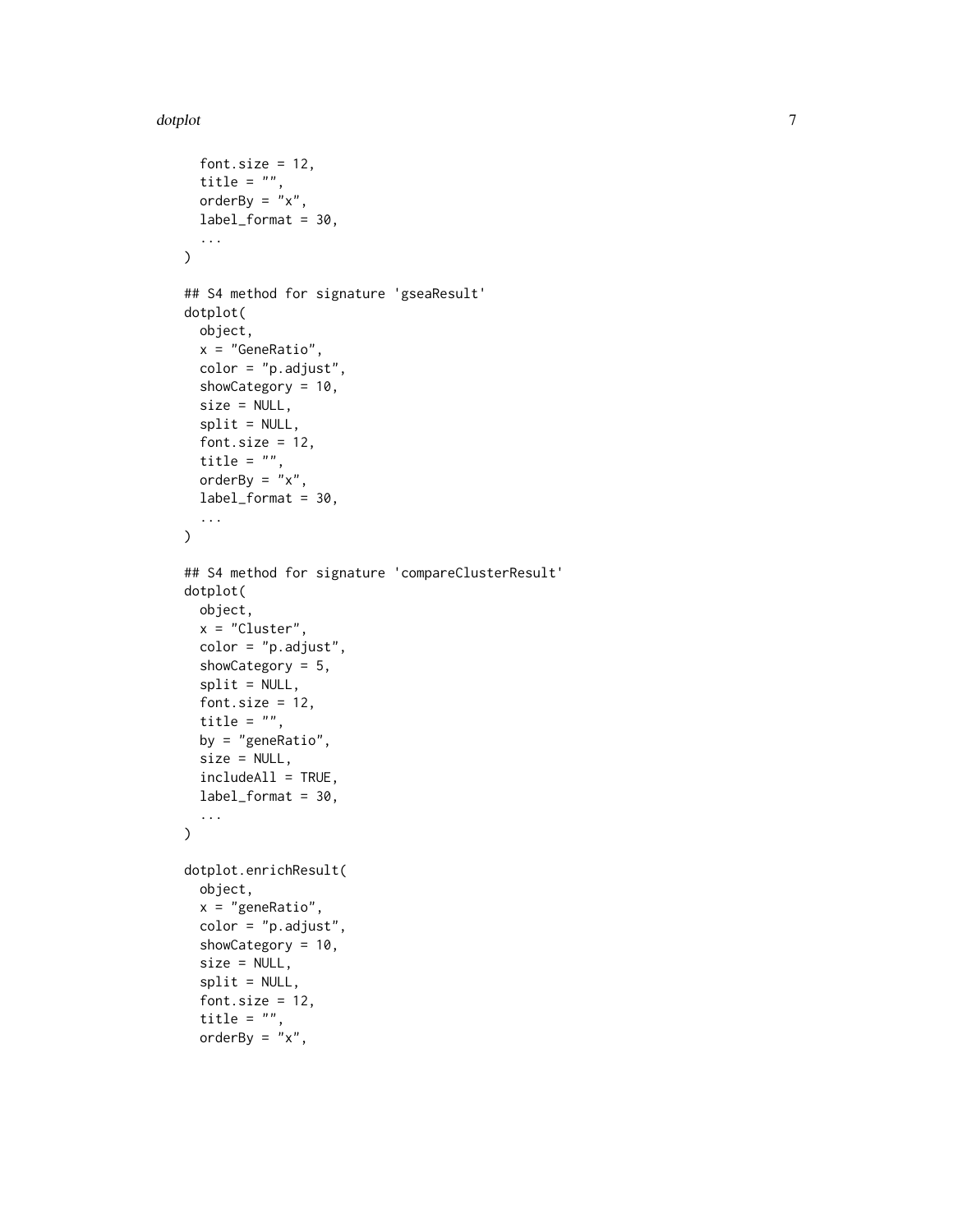```
label_{format} = 30,decreasing = TRUE
\mathcal{L}dotplot.compareClusterResult(
 object,
 x = "Cluster",
 colorBy = "p.adjust",
  showCategory = 5,
 by = "geneRatio",
 size = "geneRatio",
  split = NULL,includeAll = TRUE,
  font.size = 12,
  title = ",
  label_format = 30,
 group = FALSE,
 shape = FALSE
```
# $\mathcal{L}$

# Arguments

| object       | compareClusterResult object                                                                                                                             |
|--------------|---------------------------------------------------------------------------------------------------------------------------------------------------------|
| .            | additional parameters                                                                                                                                   |
| X            | variable for x-axis, one of 'GeneRatio' and 'Count'                                                                                                     |
| color        | variable that used to color enriched terms, e.g. 'pvalue', 'p.adjust' or 'qvalue'                                                                       |
| showCategory | A number or a list of terms. If it is a number, the first n terms will be displayed.<br>If it is a list of terms, the selected terms will be displayed. |
| size         | variable that used to scale the sizes of categories, one of "geneRatio", "Percent-<br>age" and "count"                                                  |
| split        | ONTOLOGY or NULL                                                                                                                                        |
| font.size    | font size                                                                                                                                               |
| title        | figure title                                                                                                                                            |
| orderBy      | The order of the Y-axis                                                                                                                                 |
| label_format | a numeric value sets wrap length, alternatively a custom function to format axis<br>labels. by default wraps names longer that 30 characters            |
| by           | one of "geneRatio", "Percentage" and "count"                                                                                                            |
| includeAll   | logical                                                                                                                                                 |
| decreasing   | logical. Should the orderBy order be increasing or decreasing?                                                                                          |
| colorBy      | variable that used to color enriched terms, e.g. 'pvalue', 'p.adjust' or 'qvalue'                                                                       |
| group        | a logical value, whether to connect the nodes of the same group with wires.                                                                             |
| shape        | a logical value, whether to use nodes of different shapes to distinguish the group<br>it belongs to                                                     |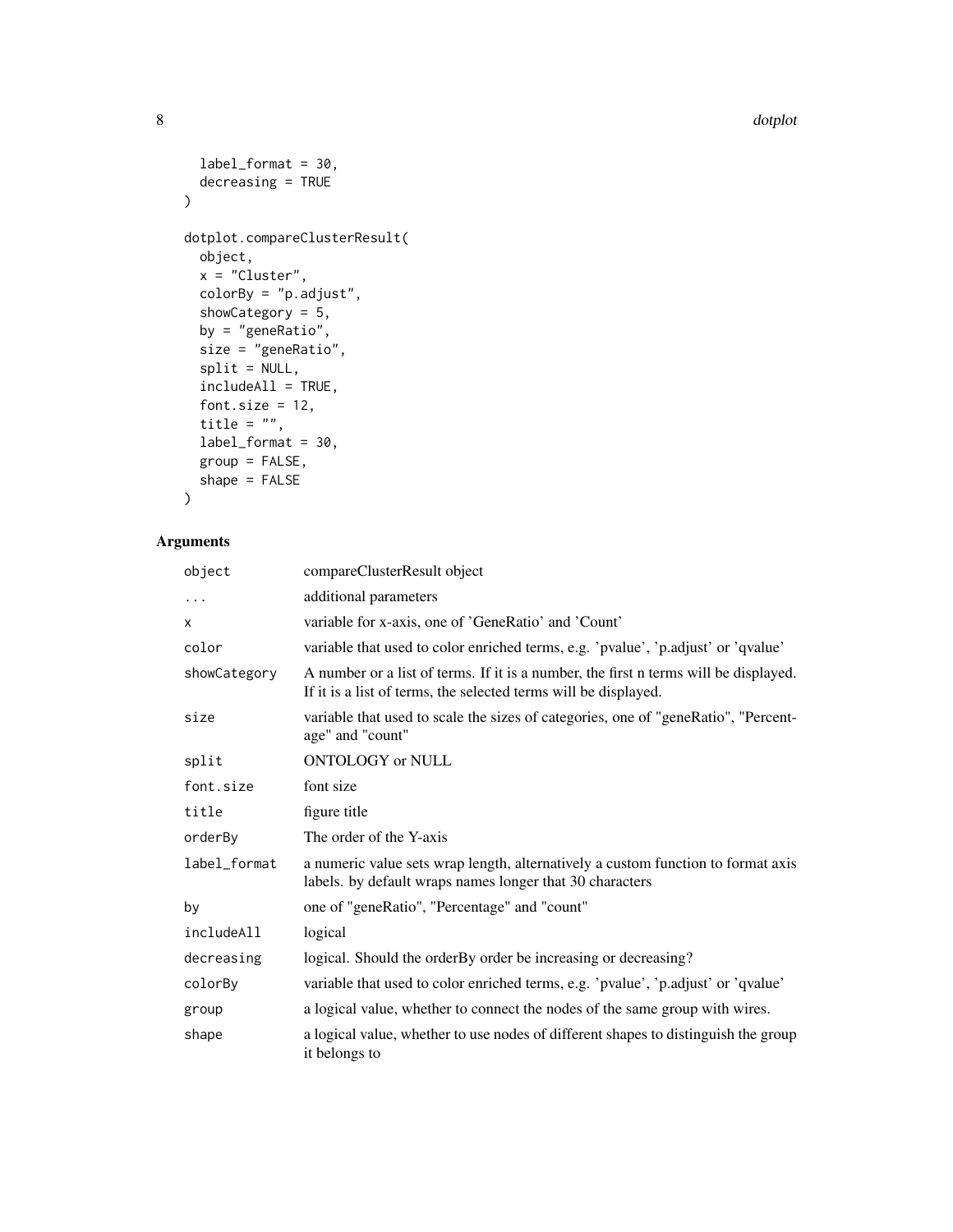<span id="page-8-0"></span>drag\_network 9

#### Value

plot

#### Author(s)

guangchuang yu

#### Examples

```
## Not run:
   library(DOSE)
   data(geneList)
   de <- names(geneList)[1:100]
   x <- enrichDO(de)
   dotplot(x)
  # use `showCategory` to select the displayed terms. It can be a number of a vector of terms.
    dotplot(x, showCategory = 10)
    categorys <- c("pre-malignant neoplasm", "intestinal disease",
                   "breast ductal carcinoma", "non-small cell lung carcinoma")
   dotplot(x, showCategory = categorys)
   # It can also graph compareClusterResult
   data(gcSample)
   library(clusterProfiler)
   library(DOSE)
   library(org.Hs.eg.db)
   data(gcSample)
   xx <- compareCluster(gcSample, fun="enrichGO", OrgDb="org.Hs.eg.db")
   xx2 <- pairwise_termsim(xx)
   library(ggstar)
   dotplot(xx2)
   dotplot(xx2, shape = TRUE)
    dotplot(xx2, group = TRUE)
   dotplot(xx2, x = "GeneRatio", group = TRUE, size = "count")
```
## End(Not run)

| drag_network |  |  | Drag the nodes of a network to update the layout of the network |  |  |
|--------------|--|--|-----------------------------------------------------------------|--|--|
|--------------|--|--|-----------------------------------------------------------------|--|--|

#### Description

Drag the nodes of a network to update the layout of the network

#### Usage

 $drag_{\text{network}}(p, g = \text{NULL})$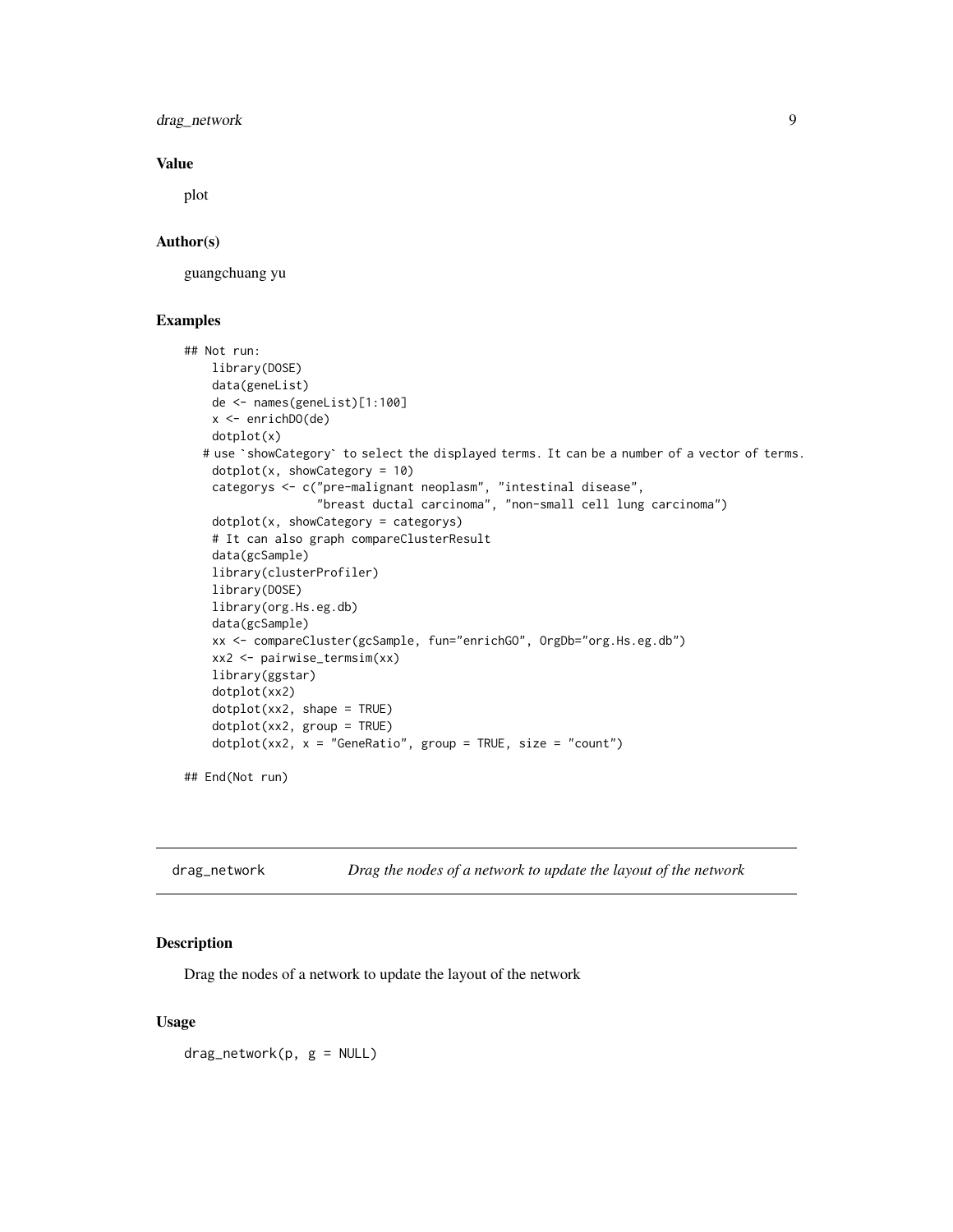<span id="page-9-0"></span>10 emapplot

#### Arguments

| the network diagram as a ggplot/gg/ggraph object.                                  |
|------------------------------------------------------------------------------------|
| an corresponding igraph object. Default is to extract from the 'ggraph' attribute. |

#### Value

an updated ggplot/gg/ggraph object

#### Examples

```
## Not run:
library(igraph)
library(ggraph)
flow_info <- data.frame(from = c(1, 2, 3, 3, 4, 5, 6),
                        to = c(5, 5, 5, 6, 7, 6, 7)g = graph_from_data_frame(flow_info)
p <- ggraph(g, layout='nicely') + geom_node_point() + geom_edge_link()
pp <- drag_network(p)
## End(Not run)
```
<span id="page-9-1"></span>emapplot *emapplot*

#### Description

Enrichment Map for enrichment result of over-representation test or gene set enrichment analysis

```
emapplot(x, showCategory = 30, ...)## S4 method for signature 'enrichResult'
emapplot(x, showCategory = 30, ...)
## S4 method for signature 'gseaResult'
emapplot(x, showCategory = 30, ...)## S4 method for signature 'compareClusterResult'
emapplot(x, showCategory = 30, ...)emapplot.enrichResult(
 x,
  showCategory = 30,
 layout = NULL,
 coords = NULL,
```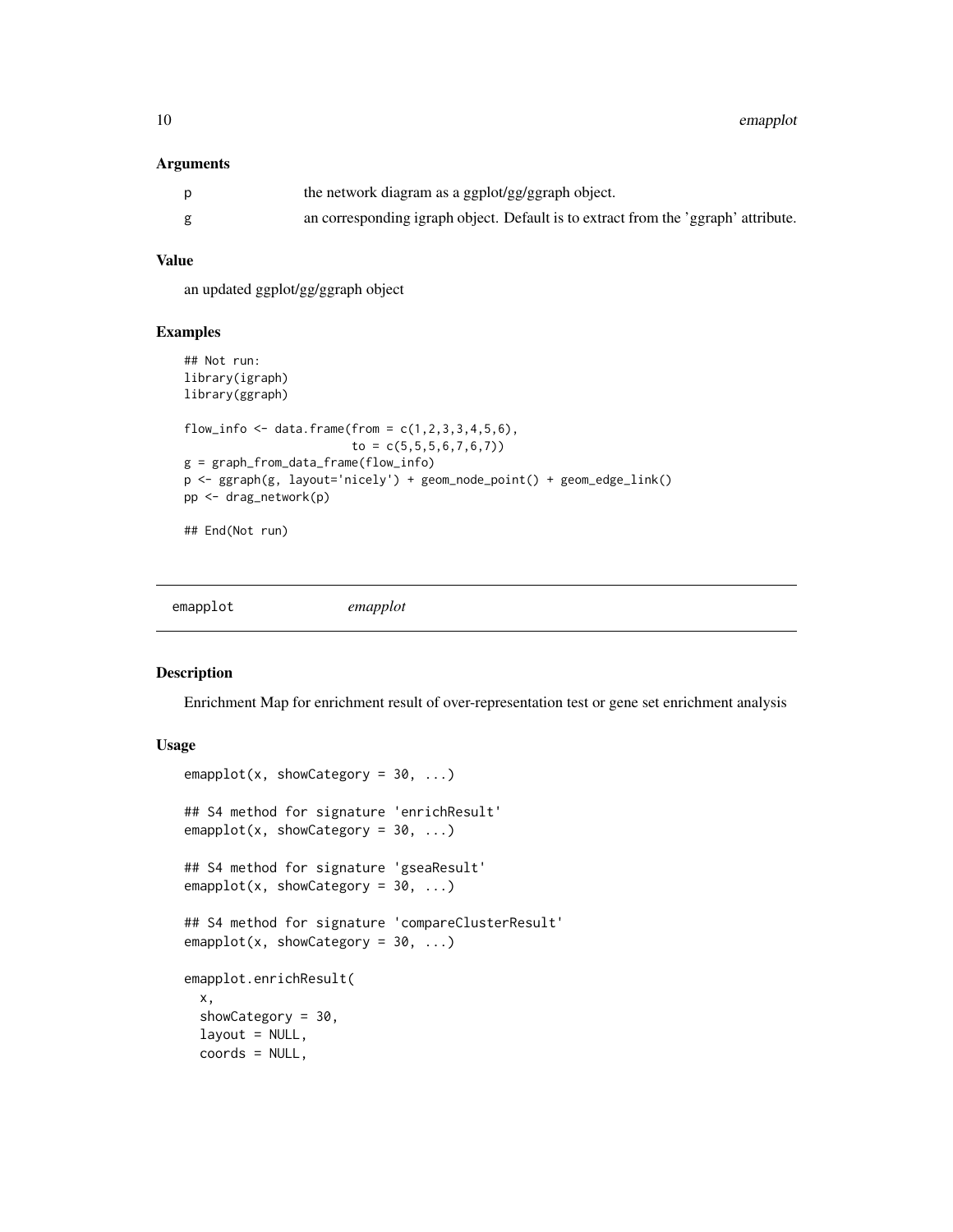#### emapplot the contract of the contract of the contract of the contract of the contract of the contract of the contract of the contract of the contract of the contract of the contract of the contract of the contract of the c

```
color = "p.addjust",min\_edge = 0.2,
 cex_label_category = 1,
 cex_category = 1,
  cexline = 1,
  shadowtext = TRUE,
  label_style = "shadowtext",
  repel = FALSE,
  node_label = "category",
 with\_edge = TRUE,group_category = FALSE,
 group_legend = FALSE,
  cex_label_group = 1,
 nWords = 4,
 label_format = 30,
  clusterFunction = stats::kmeans,
 nCluster = NULL,
  ...
\mathcal{L}emapplot.compareClusterResult(
  x,
  showCategory = 30,
  layout = NULL,
  coords = NULL,
  split = NULL,pie = "equal",
  legend_n = 5,
  cex\_category = 1,
  cex line = 1,
 min\_edge = 0.2,
 cex_label_category = 1,
  shadowtext = TRUE,with_edge = TRUE,
  group_category = FALSE,
  label_format = 30,
  group_legend = FALSE,
 node_label = "category",
  label_style = "shadowtext",
  repel = FALSE,cex_label_group = 1,
 nWords = 4,
  clusterFunction = stats::kmeans,
 nCluster = NULL,
 cex_pie2axis = 1,
  ...
```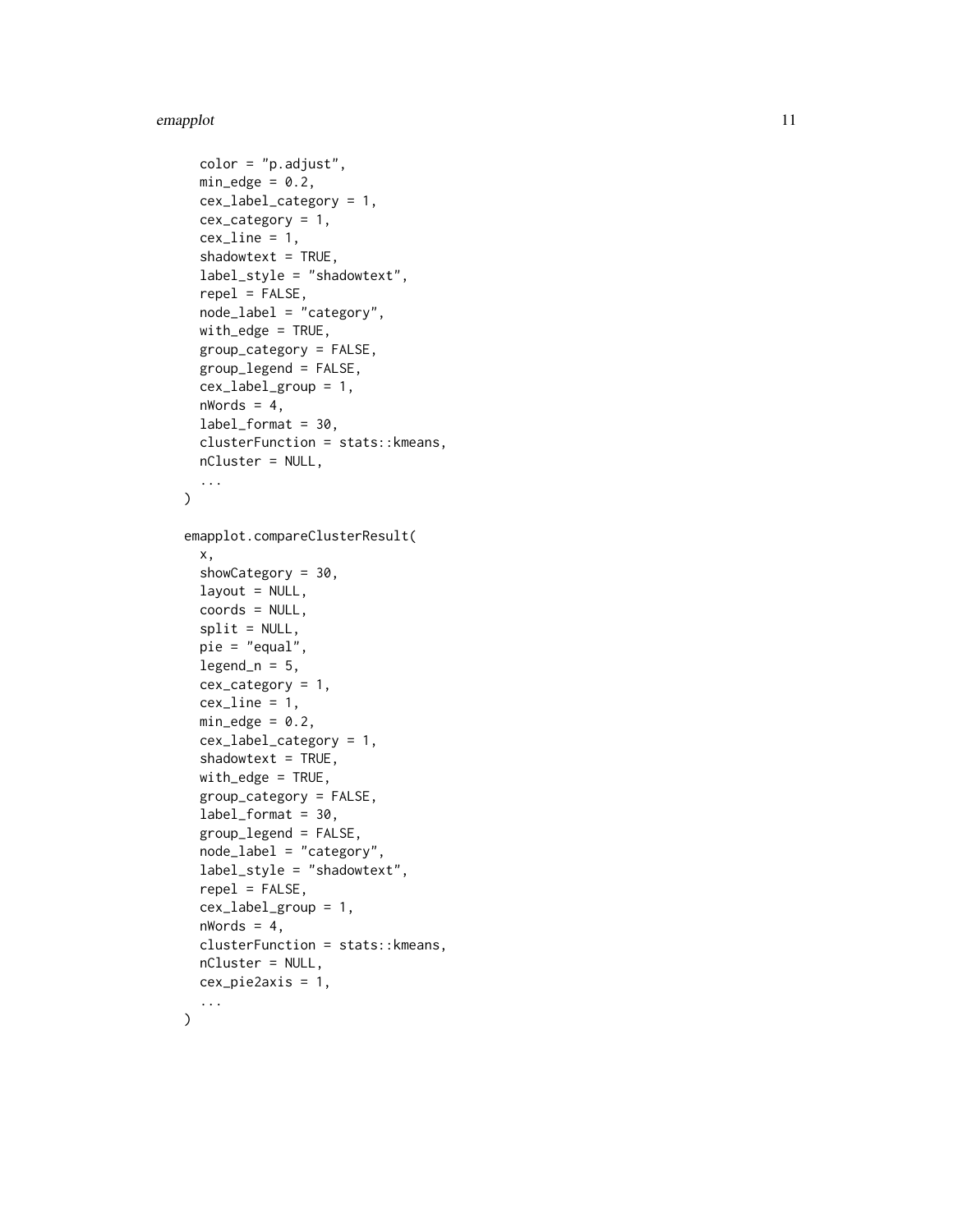# Arguments

| х                  | Enrichment result.                                                                                                                                                                                                                                              |  |
|--------------------|-----------------------------------------------------------------------------------------------------------------------------------------------------------------------------------------------------------------------------------------------------------------|--|
| showCategory       | A number or a vector of terms. If it is a number, the first n terms will be dis-<br>played. If it is a vector of terms, the selected terms will be displayed.                                                                                                   |  |
| $\ddotsc$          | additional parameters                                                                                                                                                                                                                                           |  |
|                    | additional parameters can refer the following parameters.                                                                                                                                                                                                       |  |
|                    | • force Force of repulsion between overlapping text labels. Defaults to 1.<br>• nudge_x, nudge_y Horizontal and vertical adjustments to nudge the start-<br>ing position of each text label.                                                                    |  |
|                    | • direction "both", "x", or "y" – direction in which to adjust position of<br>labels.                                                                                                                                                                           |  |
|                    | • ellipse_style style of ellipse, one of "ggforce" an "polygon".                                                                                                                                                                                                |  |
|                    | • ellipse_pro numeric indicating confidence value for the ellipses, it can be<br>used only when ellipse_style = "polygon".                                                                                                                                      |  |
|                    | • alpha the transparency of ellipse fill.                                                                                                                                                                                                                       |  |
|                    | • type The type of ellipse. The default "t" assumes a multivariate t-distribution,<br>and "norm" assumes a multivariate normal distribution. "euclid" draws a<br>circle with the radius equal to level, representing the euclidean distance<br>from the center. |  |
| layout             | Layout of the map, e.g. 'star', 'circle', 'gem', 'dh', 'graphopt', 'grid', 'mds',<br>'randomly', 'fr', 'kk', 'drl' or 'lgl'.                                                                                                                                    |  |
| coords             | a data.frame with two columns: 'x' for X-axis coordinate and 'y' for Y-axis<br>coordinate.                                                                                                                                                                      |  |
| color              | Variable that used to color enriched terms, e.g. 'pvalue', 'p.adjust' or 'qvalue'.                                                                                                                                                                              |  |
| min_edge           | The minimum similarity threshold for whether two nodes are connected, should<br>between 0 and 1, default value is 0.2.                                                                                                                                          |  |
| cex_label_category |                                                                                                                                                                                                                                                                 |  |
|                    | Scale of category node label size.                                                                                                                                                                                                                              |  |
| cex_category       | Number indicating the amount by which plotting category nodes should be<br>scaled relative to the default.                                                                                                                                                      |  |
| cex_line           | Scale of line width                                                                                                                                                                                                                                             |  |
| shadowtext         | a logical value, whether to use shadow font.                                                                                                                                                                                                                    |  |
| label_style        | style of group label, one of "shadowtext" and "ggforce".                                                                                                                                                                                                        |  |
| repel              | whether to correct the position of the label. Defaults to FALSE.                                                                                                                                                                                                |  |
| node_label         | Select which labels to be displayed, one of 'category', 'group', 'all' and 'none'.                                                                                                                                                                              |  |
| with_edge          | Logical, if TRUE (the default), draw the edges of the network diagram.                                                                                                                                                                                          |  |
| group_category     | a logical, if TRUE(the default), group the category.                                                                                                                                                                                                            |  |
| group_legend       | Logical, if TRUE, the grouping legend will be displayed. The default is FALSE.                                                                                                                                                                                  |  |
| cex_label_group    |                                                                                                                                                                                                                                                                 |  |
|                    | Numeric, scale of group labels size, the default value is 1.                                                                                                                                                                                                    |  |
| nWords             | Numeric, the number of words in the cluster tags, the default value is 4.                                                                                                                                                                                       |  |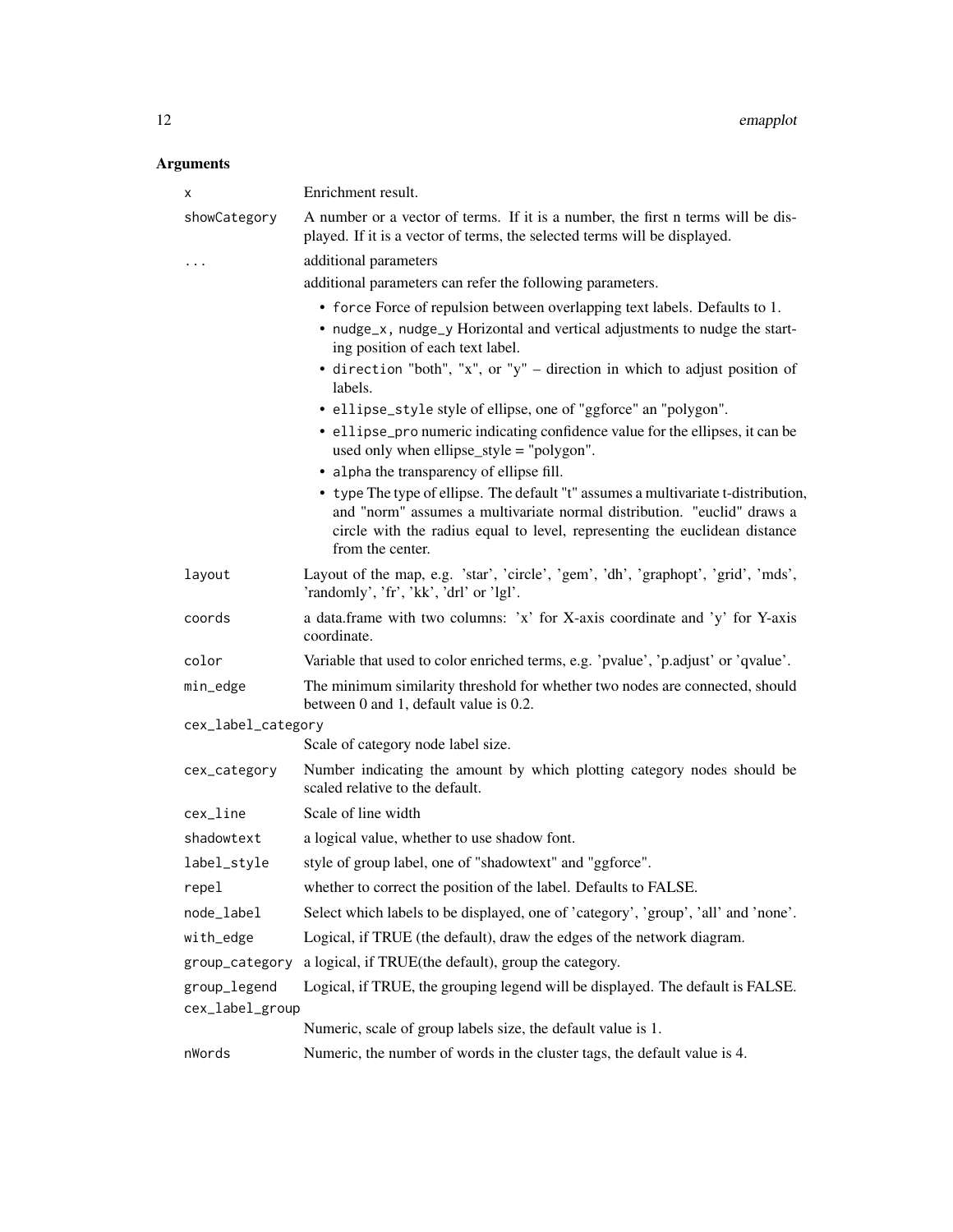#### <span id="page-12-0"></span>emapplot that the contract of the contract of the contract of the contract of the contract of the contract of the contract of the contract of the contract of the contract of the contract of the contract of the contract of

| label_format    | a numeric value sets wrap length, alternatively a custom function to format axis                                         |
|-----------------|--------------------------------------------------------------------------------------------------------------------------|
|                 | labels.                                                                                                                  |
| clusterFunction |                                                                                                                          |
|                 | function of Clustering method, such as stats:: kmeans (the default), cluster:: clara,<br>cluster::fanny or cluster::pam. |
| nCluster        | Numeric, the number of clusters, the default value is square root of the number<br>of nodes.                             |
| split           | separate result by 'category' variable                                                                                   |
| pie             | proportion of clusters in the pie chart, one of 'equal' (default) and 'Count'                                            |
| $legend_n$      | number of circle in legend                                                                                               |
| cex_pie2axis    | It is used to adjust the relative size of the pie chart on the coordinate axis, the<br>default value is 1.               |

# Details

This function visualizes gene sets as a network (i.e. enrichment map). Mutually overlapping gene sets tend to cluster together, making it easier for interpretation. When the similarity between terms meets a certain threshold (default is 0.2, adjusted by parameter 'min\_edge'), there will be edges between terms. The stronger the similarity, the shorter and thicker the edges. The similarity between terms is obtained by function 'pairwise\_termsim', the details of similarity calculation can be found in its documentation: pairwise termsim.

#### Value

ggplot object

#### Author(s)

Guangchuang Yu

#### Examples

```
## Not run:
   library(DOSE)
   data(geneList)
   de <- names(geneList)[1:100]
   x <- enrichDO(de)
    x2 <- pairwise_termsim(x)
   emapplot(x2)
    # use `layout` to change the layout of map
    emapplot(x2, layout = "star")
  # use `showCategory` to select the displayed terms. It can be a number of a vector of terms.
   emapplot(x2, showCategory = 10)categorys <- c("pre-malignant neoplasm", "intestinal disease",
                   "breast ductal carcinoma", "non-small cell lung carcinoma")
    emapplot(x2, showCategory = categorys)
    # It can also graph compareClusterResult
    data(gcSample)
```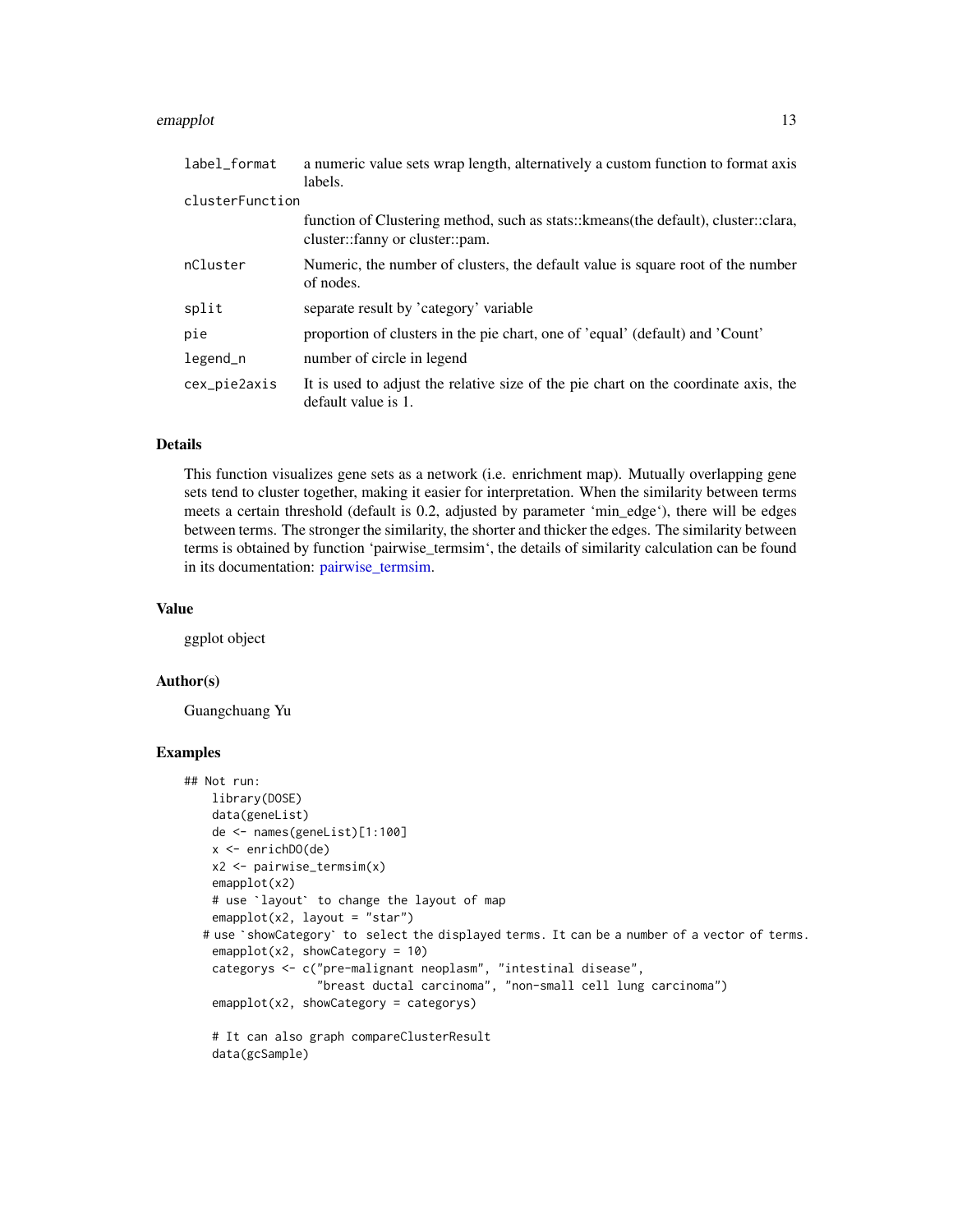```
library(clusterProfiler)
library(DOSE)
library(org.Hs.eg.db)
data(gcSample)
xx <- compareCluster(gcSample, fun="enrichGO", OrgDb="org.Hs.eg.db")
xx2 <- pairwise_termsim(xx)
emapplot(xx2)
```
## End(Not run)

| emapplot_cluster | Functional grouping network diagram for enrichment result of over- |
|------------------|--------------------------------------------------------------------|
|                  | representation test or gene set enrichment analysis                |

#### Description

This function has been replaced by 'emapplot'.

#### Usage

```
emapplot_cluster(x, ...)
```
#### Arguments

|          | enrichment result                                 |
|----------|---------------------------------------------------|
| $\cdots$ | additional parameters. Please refer to: emapplot. |

# Value

ggplot2 object

fortify.compareClusterResult *fortify*

# Description

convert compareClusterResult to a data.frame that ready for plot convert enrichResult object for ggplot2

<span id="page-13-0"></span>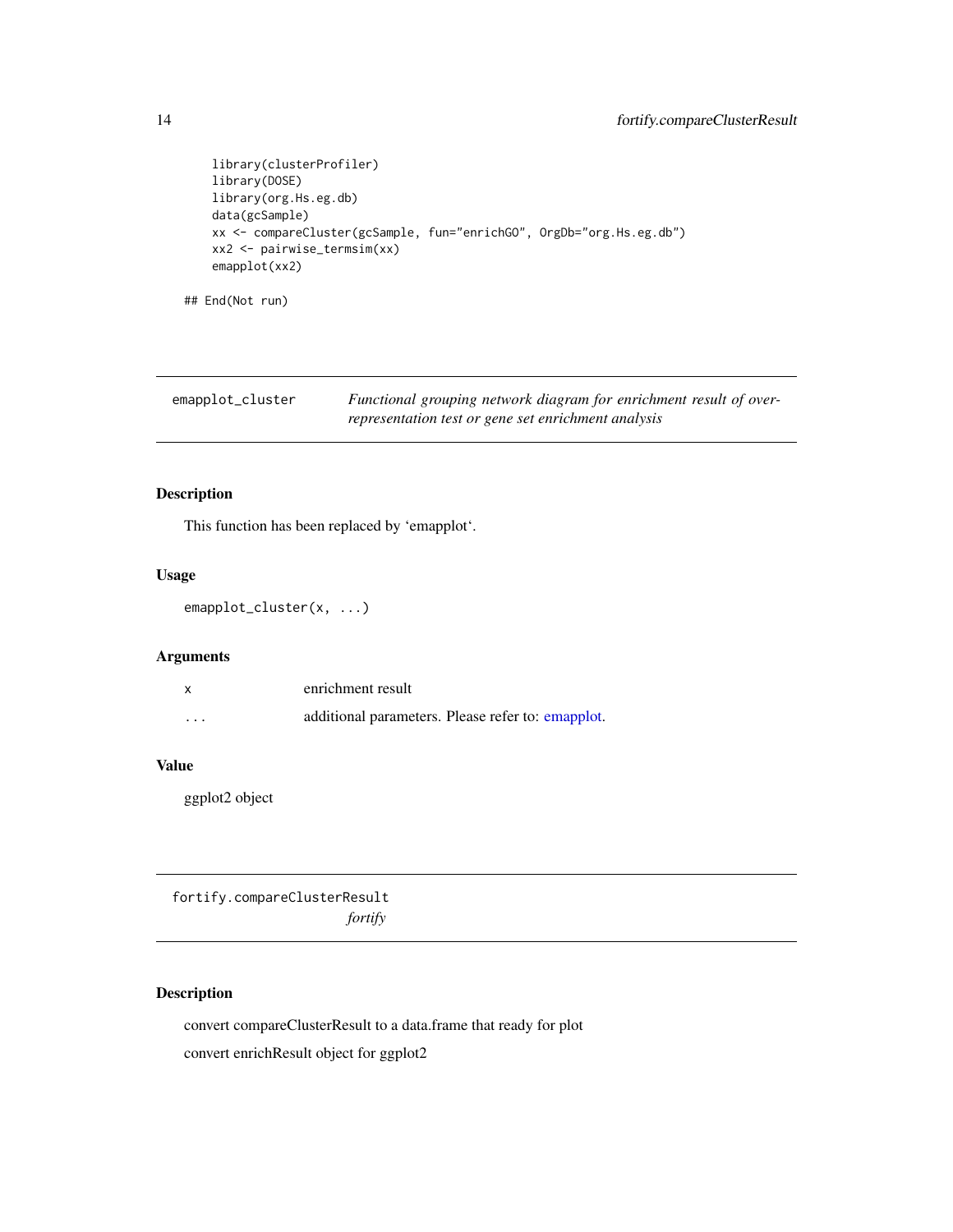# Usage

```
## S3 method for class 'compareClusterResult'
fortify(
 model,
 data,
  showCategory = 5,
 by = "geneRatio",
  split = NULL,
  includeAll = TRUE
\mathcal{L}## S3 method for class 'enrichResult'
fortify(
 model,
 data,
 showCategory = 5,
 by = "Count",order = FALSE,
 drop = FALSE,
  split = NULL,
  ...
\mathcal{L}
```
# Arguments

| model        | 'enrichResult' or 'compareClusterResult' object |
|--------------|-------------------------------------------------|
| data         | not use here                                    |
| showCategory | Category numbers to show                        |
| by           | one of Count and GeneRatio                      |
| split        | separate result by 'split' variable             |
| includeAll   | logical                                         |
| order        | logical                                         |
| drop         | logical                                         |
|              | additional parameter                            |

#### Value

data.frame data.frame

# Author(s)

Guangchuang Yu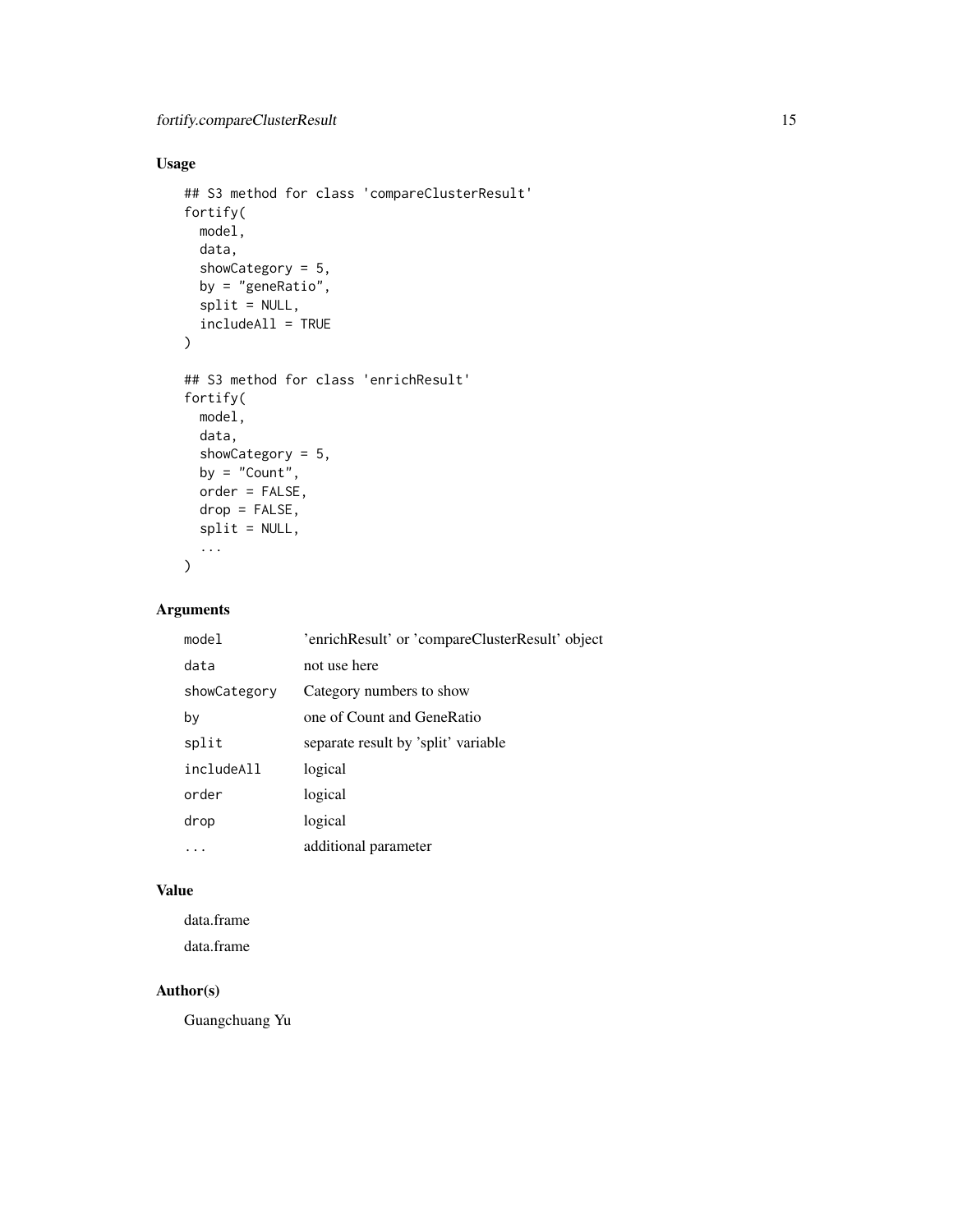<span id="page-15-0"></span>ggtable *ggtable*

# Description

plot table

# Usage

ggtable(d, p = NULL)

# Arguments

| d | data frame                                                    |
|---|---------------------------------------------------------------|
|   | ggplot object to extract color to color rownames(d), optional |

# Value

ggplot object

#### Author(s)

guangchuang yu

|  | goplot | goplot |  |  |
|--|--------|--------|--|--|
|--|--------|--------|--|--|

# Description

plot induced GO DAG of significant terms

```
goplot(
 x,
 showCategory = 10,
 color = "p.adjust",
 layout = "sugiyama",
 geom = "text",
  ...
\mathcal{L}## S4 method for signature 'enrichResult'
goplot(
 x,
```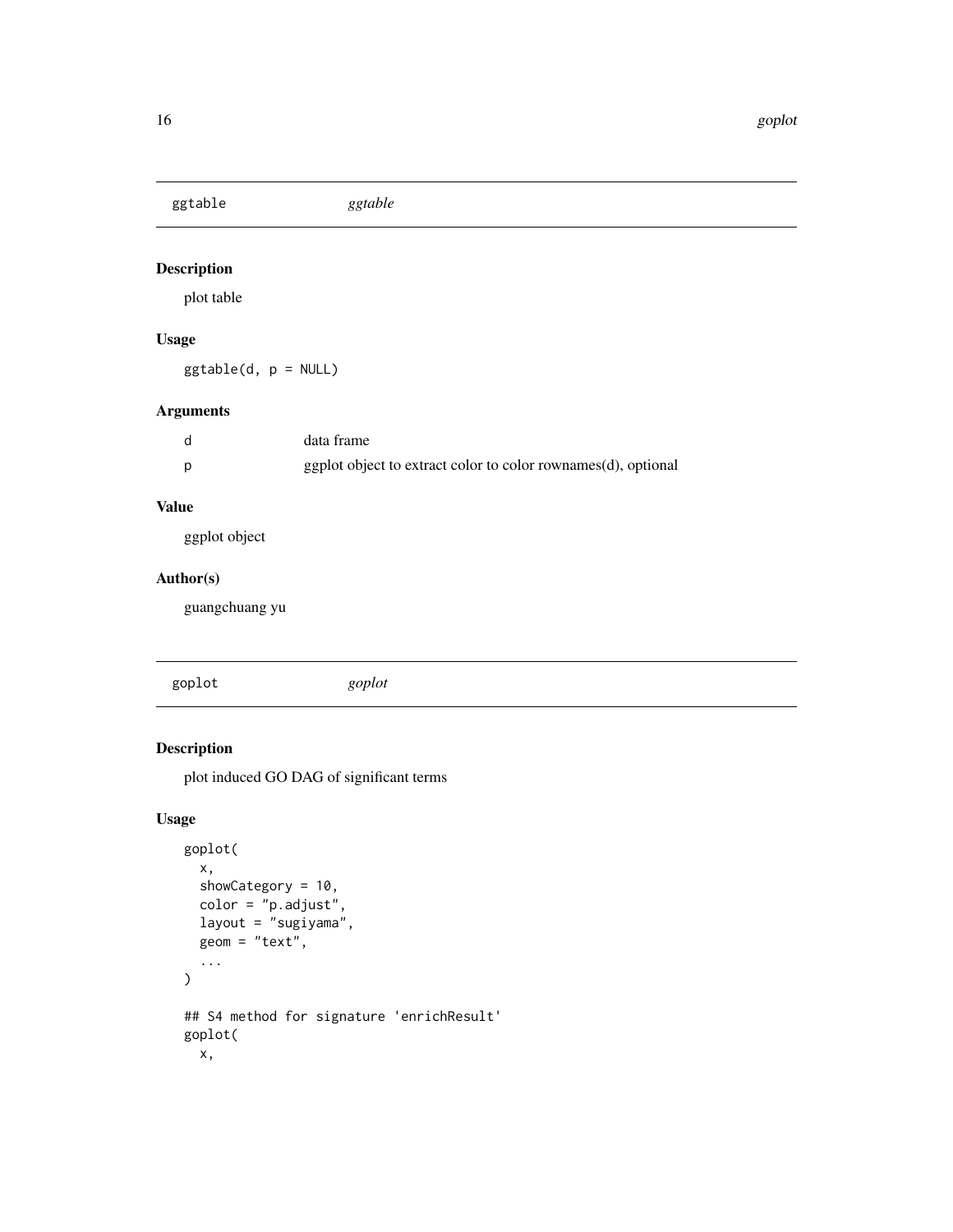#### goplot the state of the state of the state of the state of the state of the state of the state of the state of the state of the state of the state of the state of the state of the state of the state of the state of the sta

```
showCategory = 10,
 color = "p.adjust",
 layout = "sugiyama",
 geom = "text",
  ...
\mathcal{L}## S4 method for signature 'gseaResult'
goplot(
  x,
  showCategory = 10,
 color = "p.adjust",
 layout = "sugiyama",
 geom = "text",
  ...
)
goplot.enrichResult(
 x,
  showCategory = 10,
 color = "p.adjust",
  layout = "sugiyama",
 geom = "text",
  ...
\mathcal{L}
```
#### Arguments

| $\mathsf{x}$ | enrichment result.                                                          |
|--------------|-----------------------------------------------------------------------------|
| showCategory | number of enriched terms to display                                         |
| color        | variable that used to color enriched terms, e.g. pvalue, p.adjust or qvalue |
| layout       | layout of the map                                                           |
| geom         | label geom, one of 'label' or 'text'                                        |
| $\cdots$     | additional parameter                                                        |

# Value

ggplot object

# Author(s)

Guangchuang Yu

#### Examples

```
## Not run:
library(clusterProfiler)
 data(geneList, package = "DOSE")
```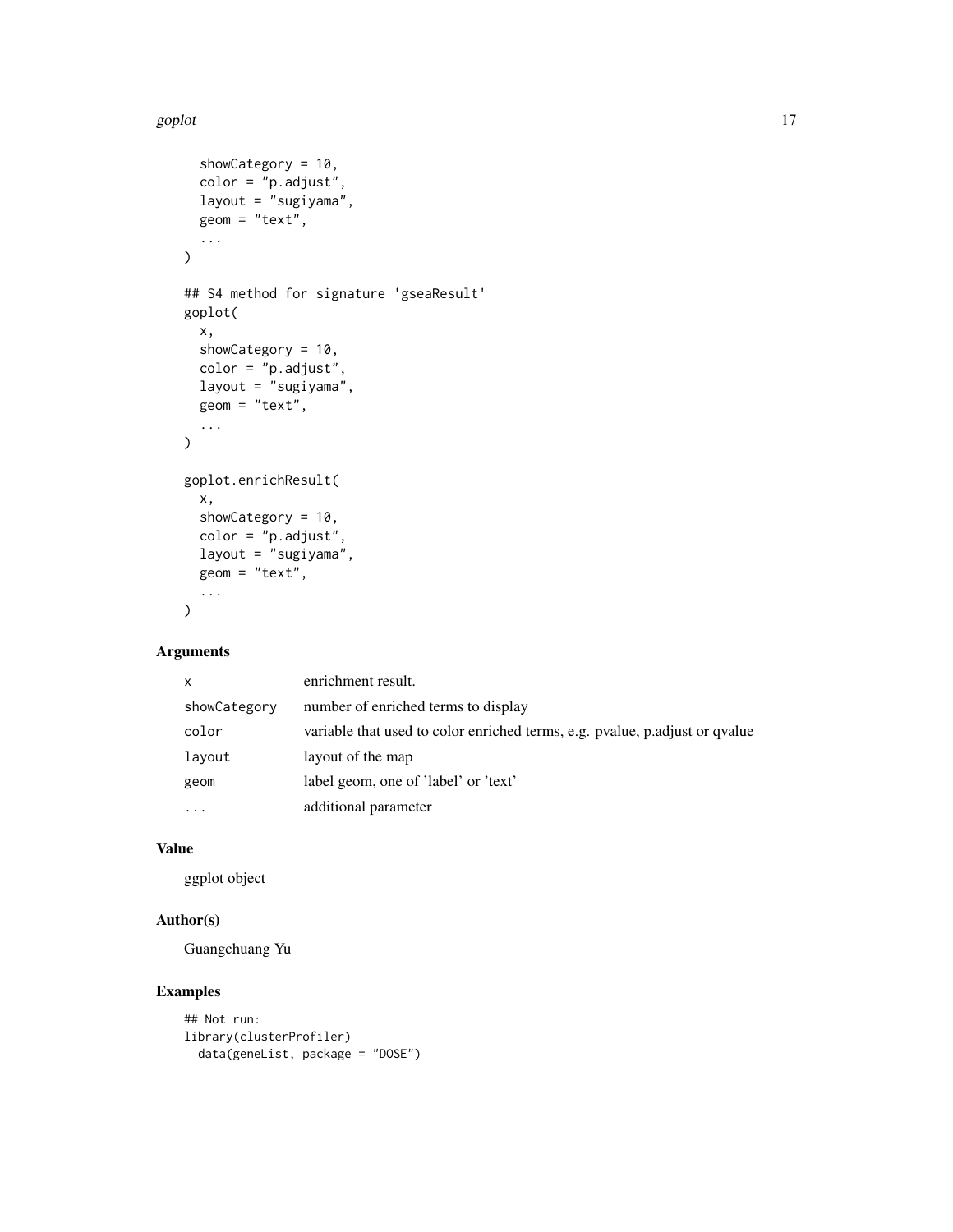#### 18 gseaplot

```
de <- names(geneList)[1:100]
yy <- enrichGO(de, 'org.Hs.eg.db', ont="BP", pvalueCutoff=0.01)
    goplot(yy)
    goplot(yy, showCategory = 5)
## End(Not run)
```
gseadist *gseadist*

# Description

plot logFC distribution of selected gene sets

#### Usage

gseadist(x, IDs, type = "density")

### Arguments

| x    | GSEA result                   |
|------|-------------------------------|
| TDs. | gene set IDs                  |
| type | one of 'density' or 'boxplot' |

# Value

distribution plot

# Author(s)

Guangchuang Yu

gseaplot *gseaplot*

# Description

visualize analyzing result of GSEA

<span id="page-17-0"></span>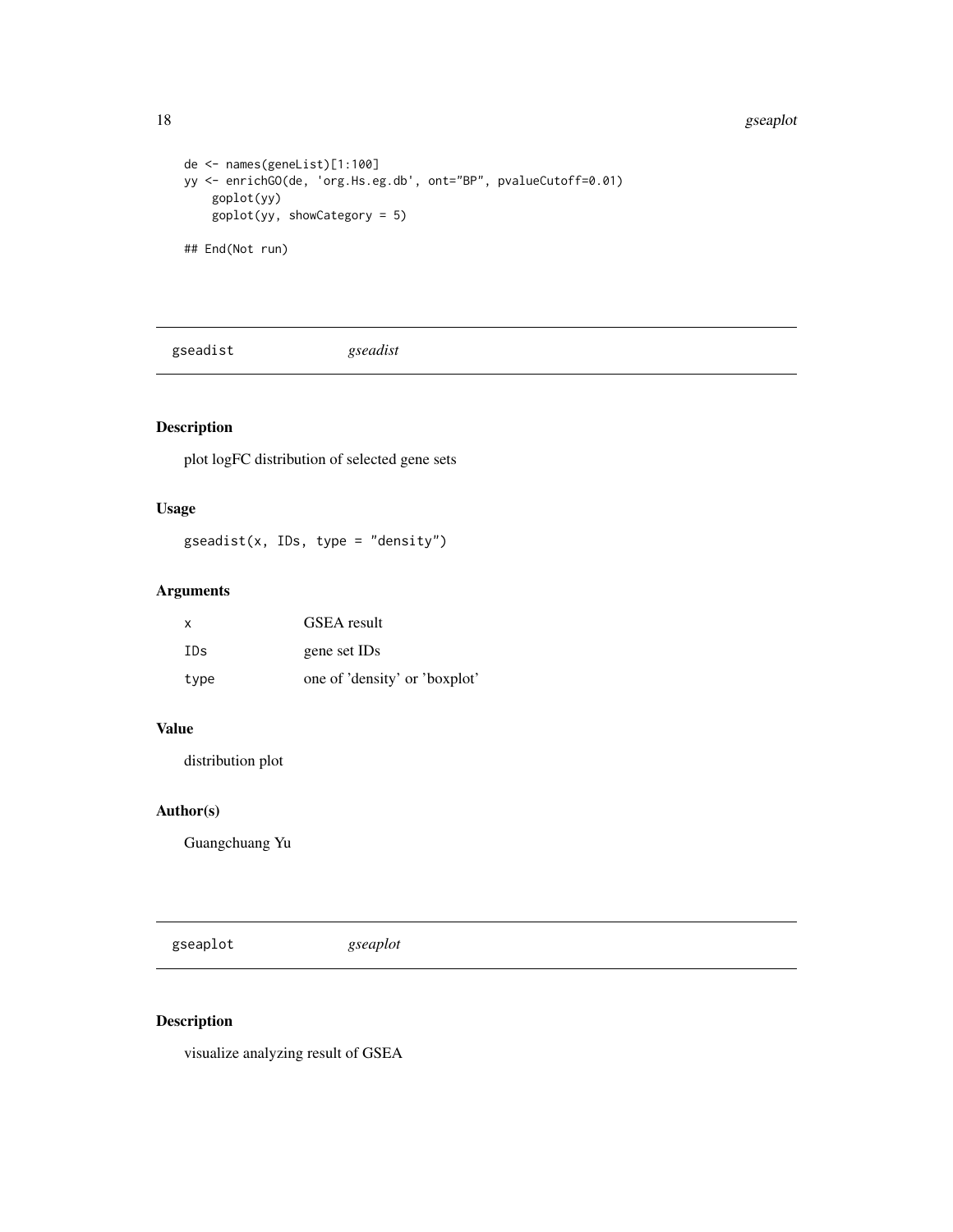#### gseaplot the contract of the contract of the contract of the contract of the contract of the contract of the contract of the contract of the contract of the contract of the contract of the contract of the contract of the c

# Usage

```
gseaplot(x, geneSetID, by = "all", title = "", ...)
## S4 method for signature 'gseaResult'
gseaplot(
 x,
  geneSetID,
 by = "all",title = ",
 color = "black",
 color.line = "green",
 color.vline = "#FA5860",...
\mathcal{L}gseaplot.gseaResult(
 x,
  geneSetID,
  by = "all",title = ",
 color = "black",
 color.line = "green",
 color.vline = "#FA5860"....
\mathcal{L}
```
# Arguments

| $\mathsf{x}$ | object of gsea result                                                                     |
|--------------|-------------------------------------------------------------------------------------------|
| geneSetID    | geneSet ID                                                                                |
| by           | one of "runningScore" or "position"                                                       |
| title        | plot title                                                                                |
| $\cdot$      | additional parameters                                                                     |
| color        | color of line segments                                                                    |
| color.line   | color of running enrichment score line                                                    |
| color.vline  | color of vertical line which indicating the maximum/minimal running enrich-<br>ment score |

# Details

plotting function for gseaResult

# Value

ggplot2 object ggplot2 object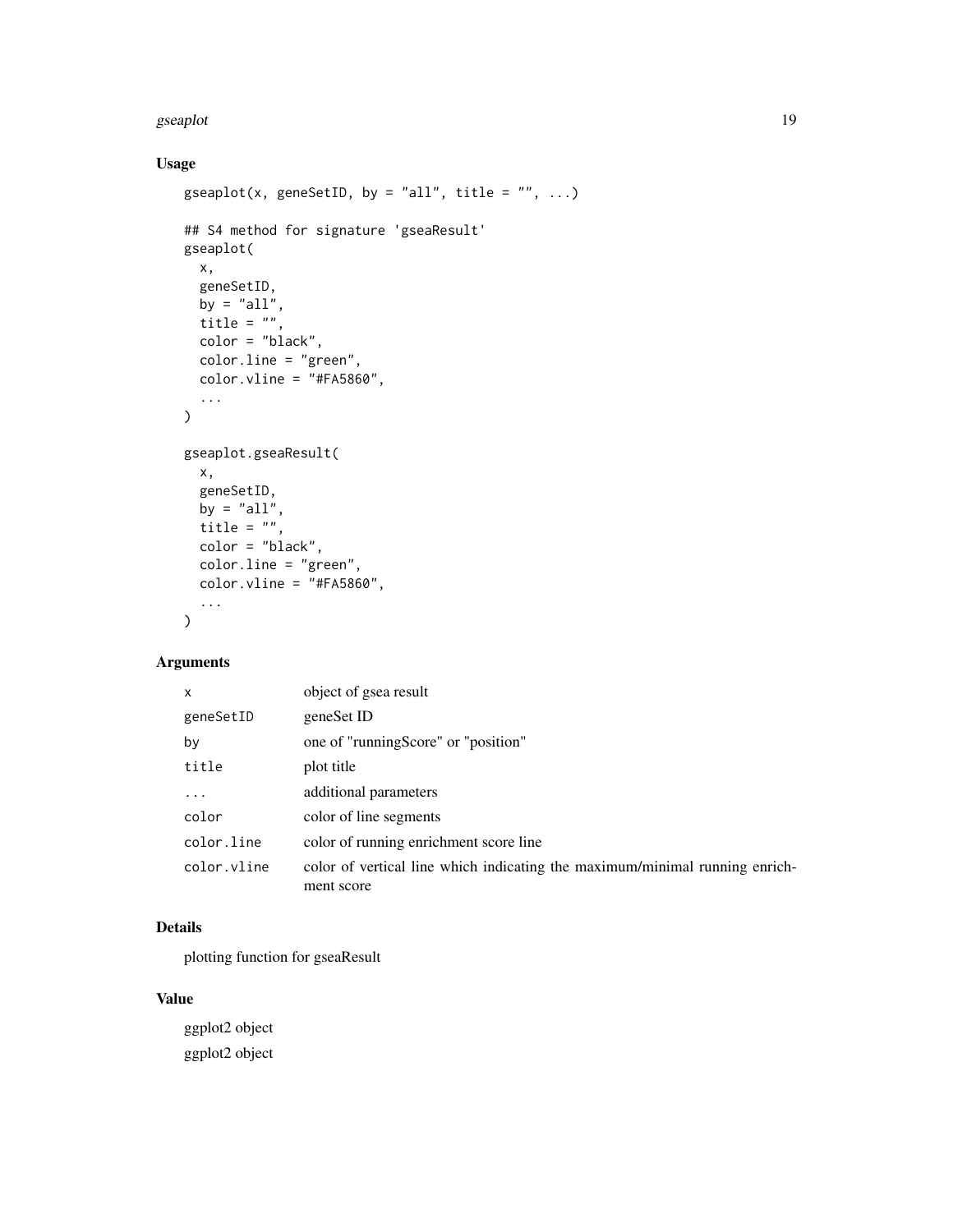#### <span id="page-19-0"></span>Author(s)

Guangchuang Yu

#### Examples

```
library(DOSE)
data(geneList)
x <- gseDO(geneList)
gseaplot(x, geneSetID=1)
```
gseaplot2 *gseaplot2*

# Description

GSEA plot that mimic the plot generated by broad institute's GSEA software

#### Usage

```
gseaplot2(
 x,
 geneSetID,
 title = "",
 color = "green",
 base_size = 11,
 rel\_heights = c(1.5, 0.5, 1),subplots = 1:3,
 pvalue_table = FALSE,
 ES_geom = "line"
)
```
#### Arguments

| X            | gseaResult object                                                  |
|--------------|--------------------------------------------------------------------|
| geneSetID    | gene set ID                                                        |
| title        | plot title                                                         |
| color        | color of running enrichment score line                             |
| base_size    | base font size                                                     |
| rel_heights  | relative heights of subplots                                       |
| subplots     | which subplots to be displayed                                     |
| pvalue_table | whether add pyalue table                                           |
| ES_geom      | geom for plotting running enrichment score, one of 'line' or 'dot' |

#### Value

plot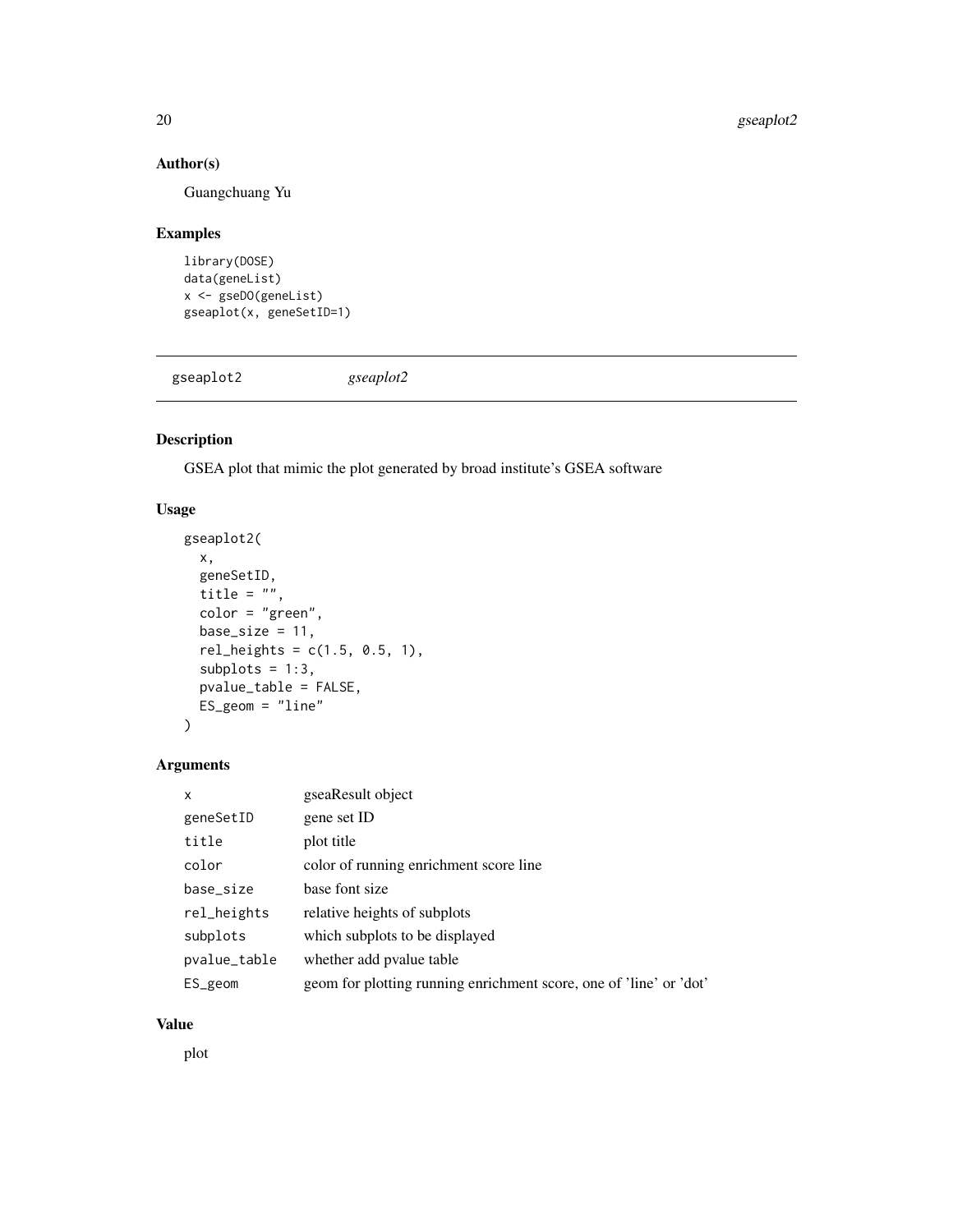#### <span id="page-20-0"></span>gsearank 21

# Author(s)

Guangchuang Yu

gsearank *gsearank*

# Description

plot ranked list of genes with running enrichment score as bar height

# Usage

gsearank(x, geneSetID, title = "")

# Arguments

| X         | gseaResult object |
|-----------|-------------------|
| geneSetID | gene set ID       |
| title     | plot title        |

#### Value

ggplot object

# Author(s)

Guangchuang Yu

gsInfo *gsInfo*

# Description

extract gsea result of selected geneSet

# Usage

gsInfo(object, geneSetID)

#### Arguments

| object    | gseaResult object |
|-----------|-------------------|
| geneSetID | gene set ID       |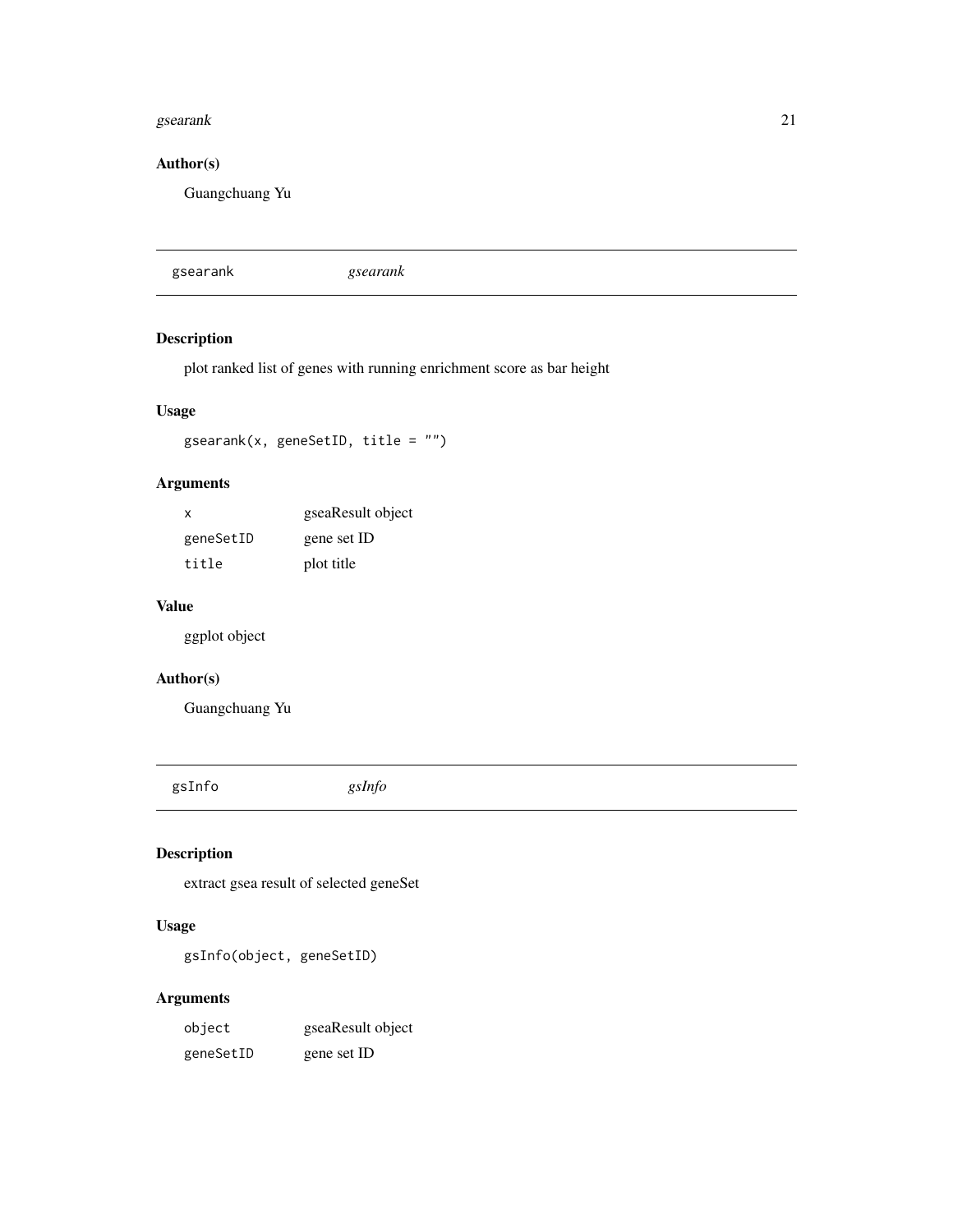# <span id="page-21-0"></span>Value

data.frame

# Author(s)

Guangchuang Yu

heatplot *heatplot*

#### Description

heatmap like plot for functional classification

#### Usage

```
heatplot(x, showCategory = 30, foldChange = NULL, label.format = 30)## S4 method for signature 'enrichResult'
heatplot(x, showCategory = 30, foldChange = NULL)## S4 method for signature 'gseaResult'
heatplot(x, showCategory = 30, foldChange = NULL)heatplot.enrichResult(
  x,
  showCategory = 30,
  foldChange = NULL,
  label_format = 30
\mathcal{L}
```
# Arguments

| <b>X</b>     | enrichment result.                                                                                                                           |
|--------------|----------------------------------------------------------------------------------------------------------------------------------------------|
| showCategory | number of enriched terms to display                                                                                                          |
| foldChange   | fold Change.                                                                                                                                 |
| label_format | a numeric value sets wrap length, alternatively a custom function to format axis<br>labels. by default wraps names longer that 30 characters |

# Value

ggplot object

# Author(s)

guangchuang yu Guangchuang Yu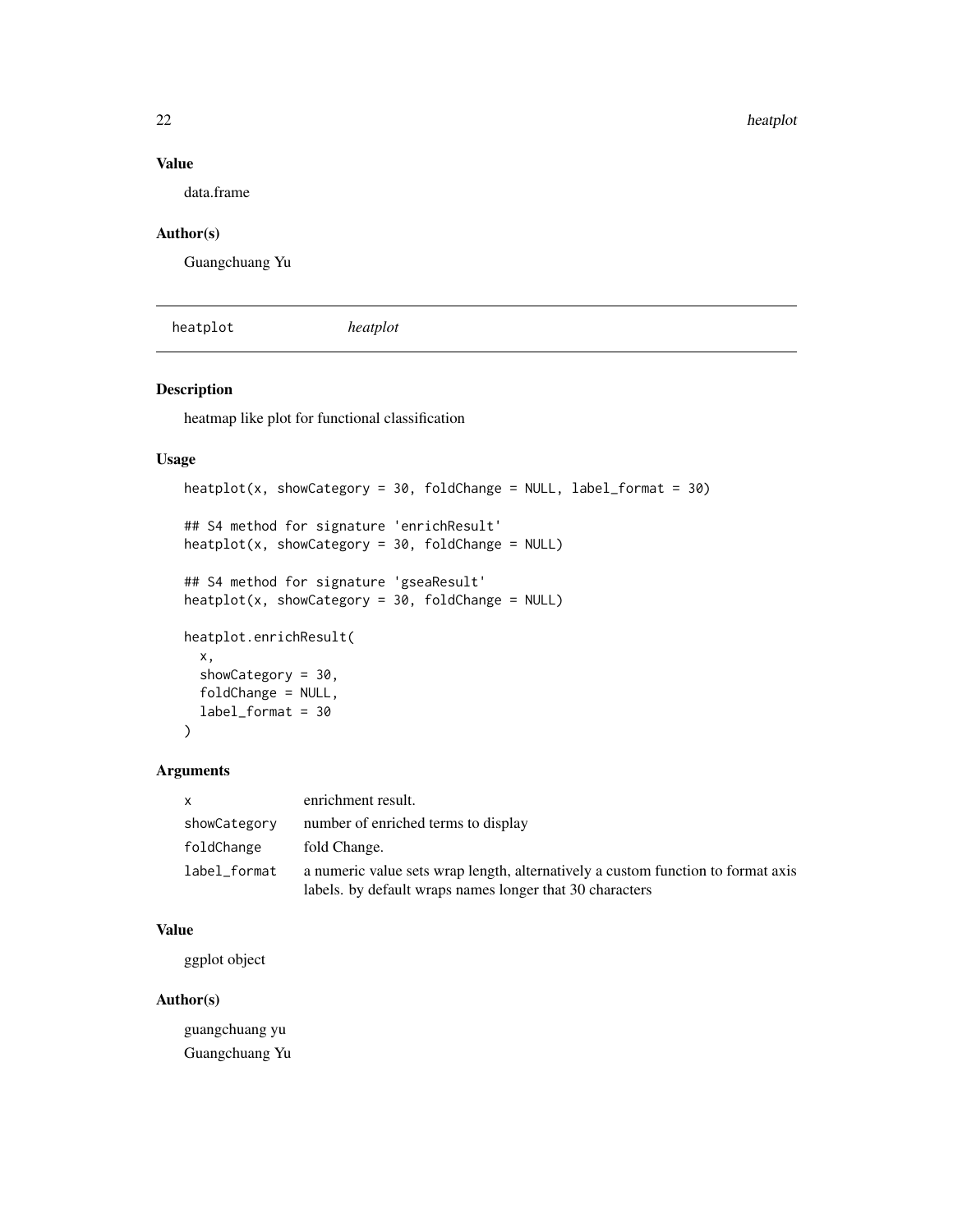#### <span id="page-22-0"></span>pairwise\_termsim 23

#### Examples

```
library(DOSE)
data(geneList)
de <- names(geneList)[1:100]
x <- enrichDO(de)
heatplot(x)
```
<span id="page-22-1"></span>pairwise\_termsim *pairwise\_termsim*

#### Description

Get the similarity matrix

#### Usage

```
pairwise_termsim(x, method = "JC", semData = NULL, showCategory = 200)
## S4 method for signature 'enrichResult'
pairwise_termsim(x, method = "JC", semData = NULL, showCategory = 200)
## S4 method for signature 'gseaResult'
pairwise_termsim(x, method = "JC", semData = NULL, showCategory = 200)
## S4 method for signature 'compareClusterResult'
pairwise_termsim(x, method = "JC", semData = NULL, showCategory = 200)
pairwise_termsim.enrichResult(
 x,
 method = "JC",semData = NULL,
  showCategory = 200
\lambdapairwise_termsim.compareClusterResult(
 x,
 method = "JC",semData = NULL,
  showCategory = 200
\lambda
```
#### Arguments

| $\mathsf{X}$ | enrichment result.                                                                                                                                      |
|--------------|---------------------------------------------------------------------------------------------------------------------------------------------------------|
| method       | method of calculating the similarity between nodes, one of "Resnik", "Lin",<br>"Rel", "Jiang", "Wang" and "JC"(Jaccard similarity coefficient) methods. |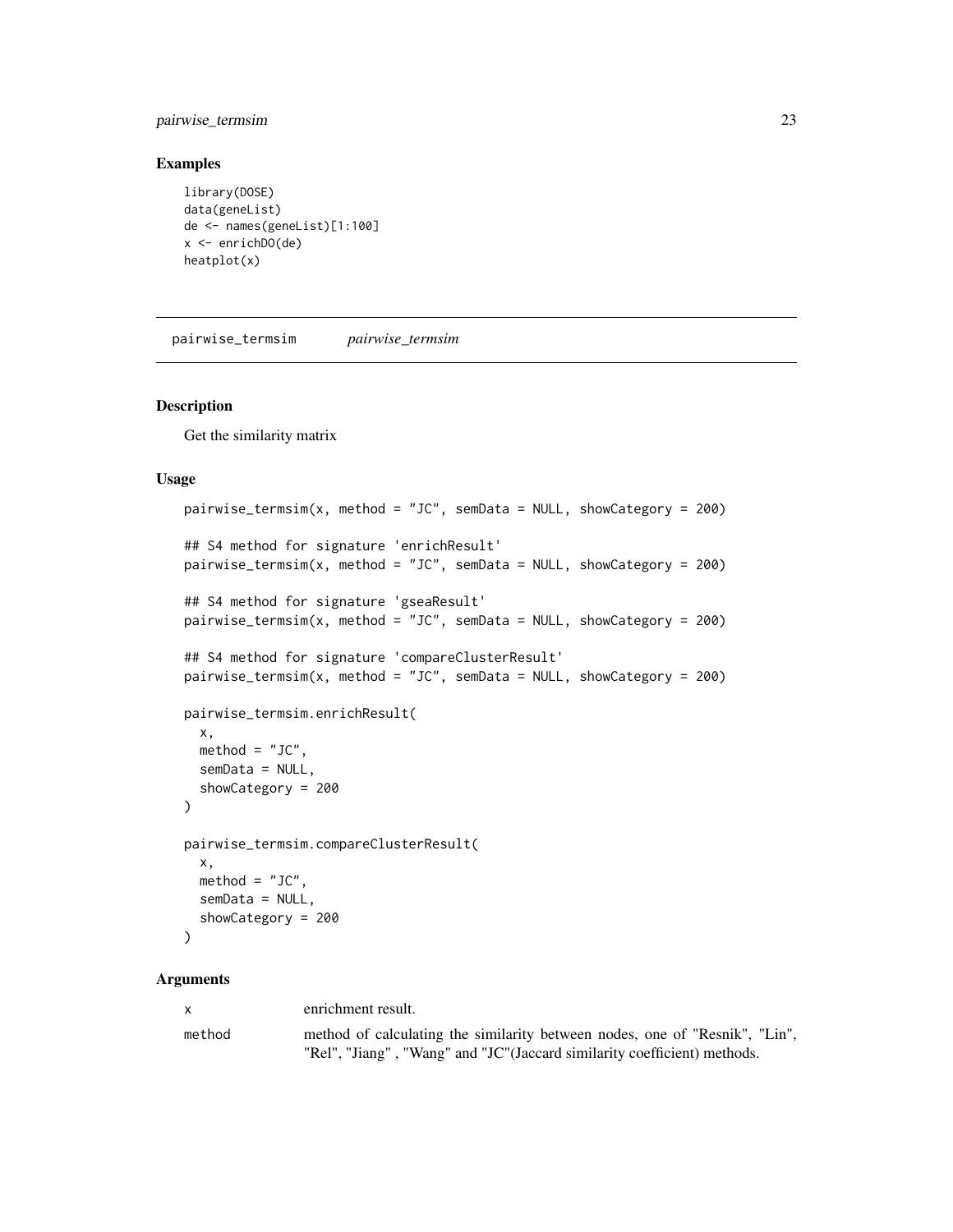<span id="page-23-0"></span>

| semData      | GOSemSimDATA object, can be obtained through godata function in GOSem-<br>Sim package. |
|--------------|----------------------------------------------------------------------------------------|
| showCategory | number of enriched terms to display, default value is 200.                             |

#### Details

This function add similarity matrix to the termsim slot of enrichment result. Users can use the 'method' parameter to select the method of calculating similarity. The Jaccard correlation coefficient(JC) is used by default, and it applies to all situations. When users want to calculate the correlation between GO terms or DO terms, they can also choose "Resnik", "Lin", "Rel" or "Jiang" (they are semantic similarity calculation methods from GOSemSim packages), and at this time, the user needs to provide 'semData' parameter, which can be obtained through [godata](#page-0-0) function in GOSemSim package.

#### Examples

```
## Not run:
   library(clusterProfiler)
   library(org.Hs.eg.db)
   library(enrichplot)
   library(GOSemSim)
   library(DOSE)
   data(geneList)
   gene <- names(geneList)[abs(geneList) > 2]
   ego <- enrichGO(gene = gene,
       universe = names(geneList),
       OrgDb = org.Hs.eg.db,
       ont = "BP",pAdjustMethod = "BH",
       pvalueCutoff = 0.01,
       qvalueCutoff = 0.05,
       readable = TRUE)
   d <- godata('org.Hs.eg.db', ont="BP")
   ego2 <- pairwise_termsim(ego, method="Wang", semData = d)
   emapplot(ego2)
   emapplot_cluster(ego2)
```
## End(Not run)

plotting.clusterProfile

*plotting-clusterProfile*

#### Description

Internal plot function for plotting compareClusterResult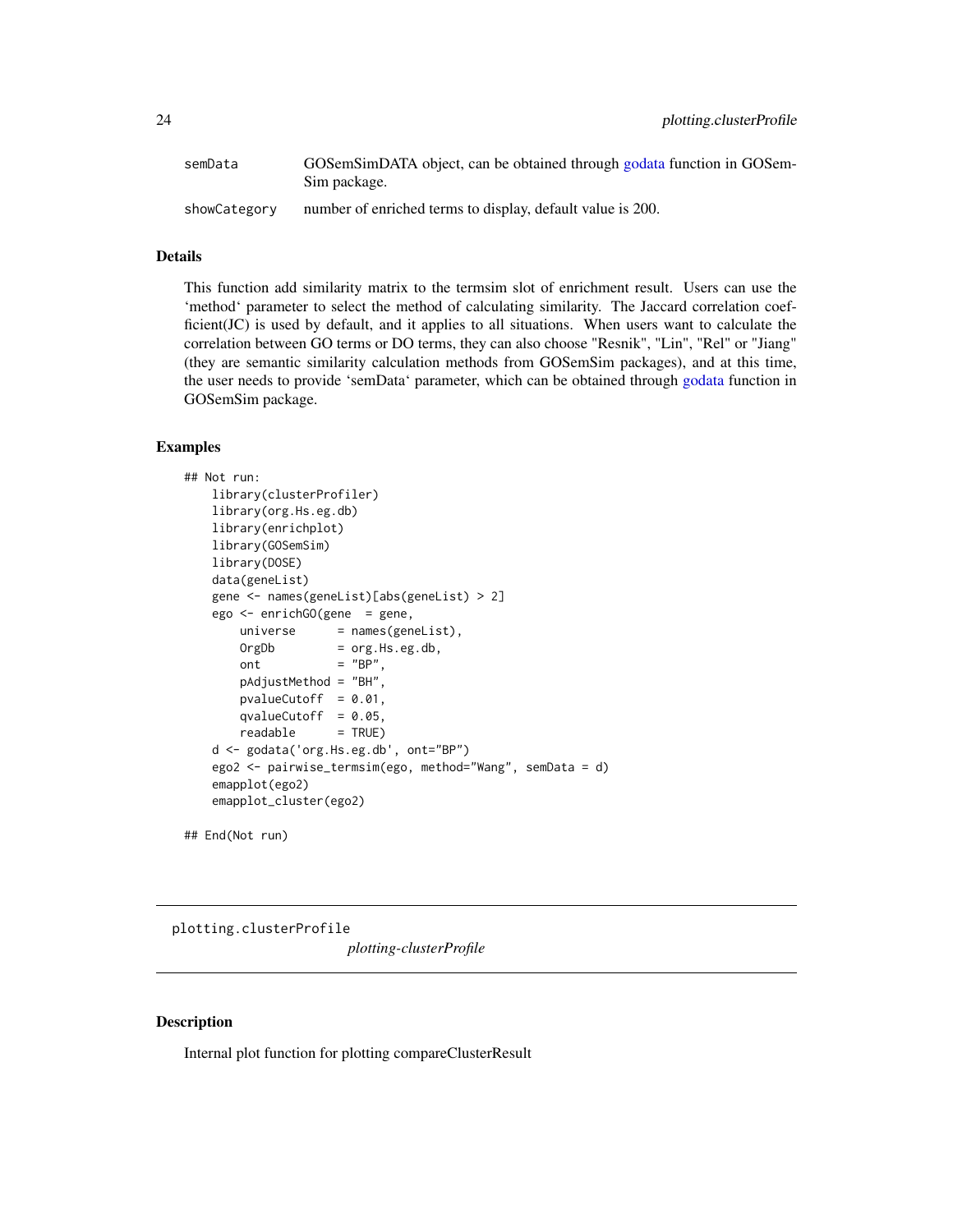#### <span id="page-24-0"></span>pmcplot 25

# Usage

```
plotting.clusterProfile(
  clProf.reshape.df,
  x = \inftyCluster,
  type = "dot",colorBy = "p.adjust",
  by = "geneRatio",
  title = ",
  font.size = 12
\mathcal{L}
```
#### Arguments

clProf.reshape.df

|           | data frame of compareCluster result |
|-----------|-------------------------------------|
| X         | x variable                          |
| type      | one of dot and bar                  |
| colorBy   | one of pyalue or p. adjust          |
| by        | one of percentage and count         |
| title     | graph title                         |
| font.size | graph font size                     |

#### Value

ggplot object

#### Author(s)

Guangchuang Yu <https://guangchuangyu.github.io>

pmcplot *pmcplot*

#### Description

PubMed Central Trend plot

# Usage

pmcplot(query, period, proportion = TRUE)

# Arguments

| query      | query terms                                                |
|------------|------------------------------------------------------------|
| period     | period of query in the unit of year                        |
| proportion | If TRUE, use query_hits/all_hits, otherwise use query_hits |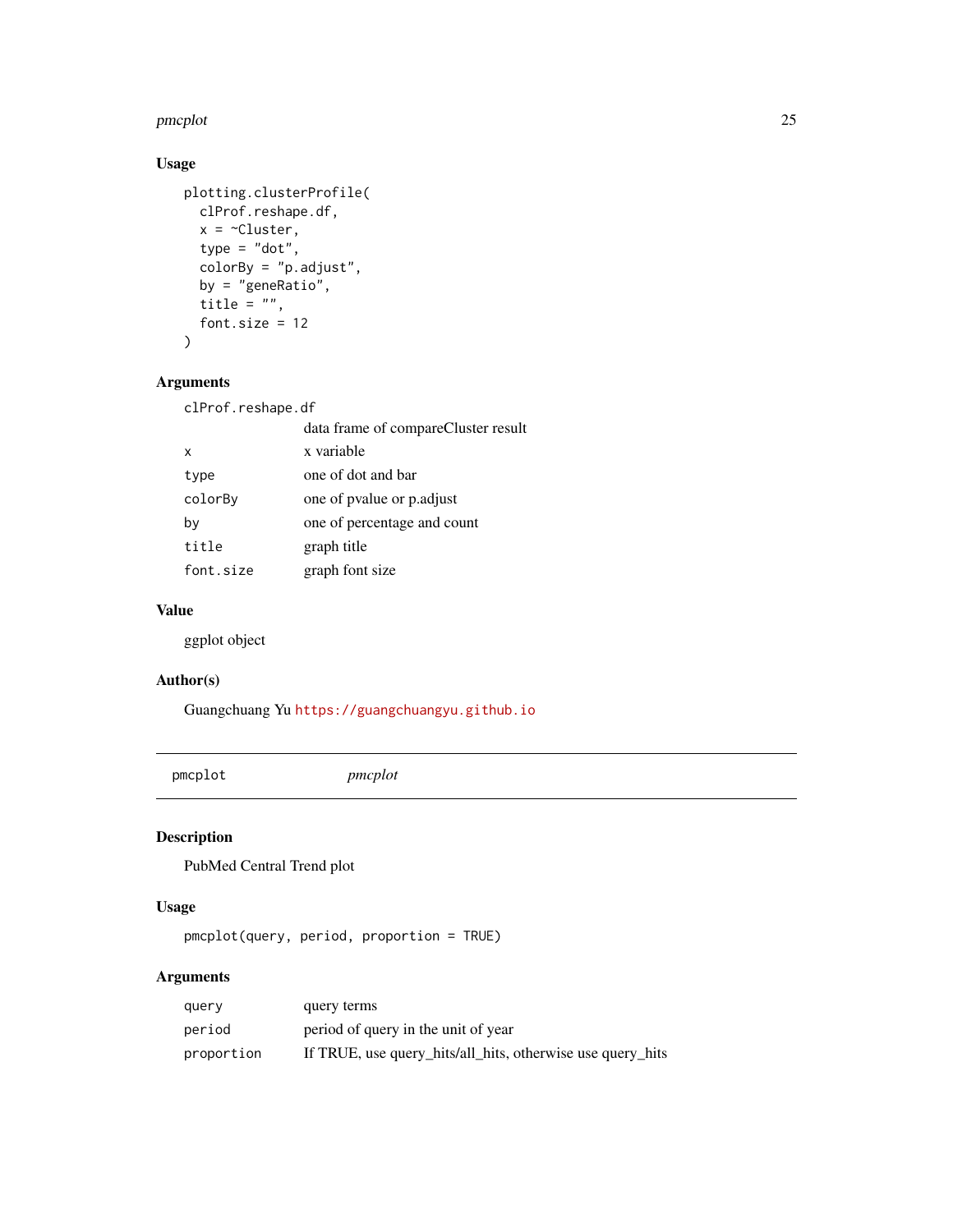#### Value

ggplot object

#### Author(s)

guangchuang yu

ridgeplot *ridgeplot*

# Description

ridgeline plot for GSEA result

```
ridgeplot(
  x,
  showCategory = 30,
  fill = "p.adjust",
  core_enrichment = TRUE,
  label_format = 30,
  ...
\mathcal{L}## S4 method for signature 'gseaResult'
ridgeplot(
  x,
  showCategory = 30,
 fill = "p.addjust",core_enrichment = TRUE,
  label_format = 30,
  ...
)
ridgeplot.gseaResult(
  x,
  showCategory = 30,
  fill = "p.adjust",
  core_enrichment = TRUE,
  label_format = 30,
 orderBy = "NES",decreasing = FALSE
\mathcal{E}
```
<span id="page-25-0"></span>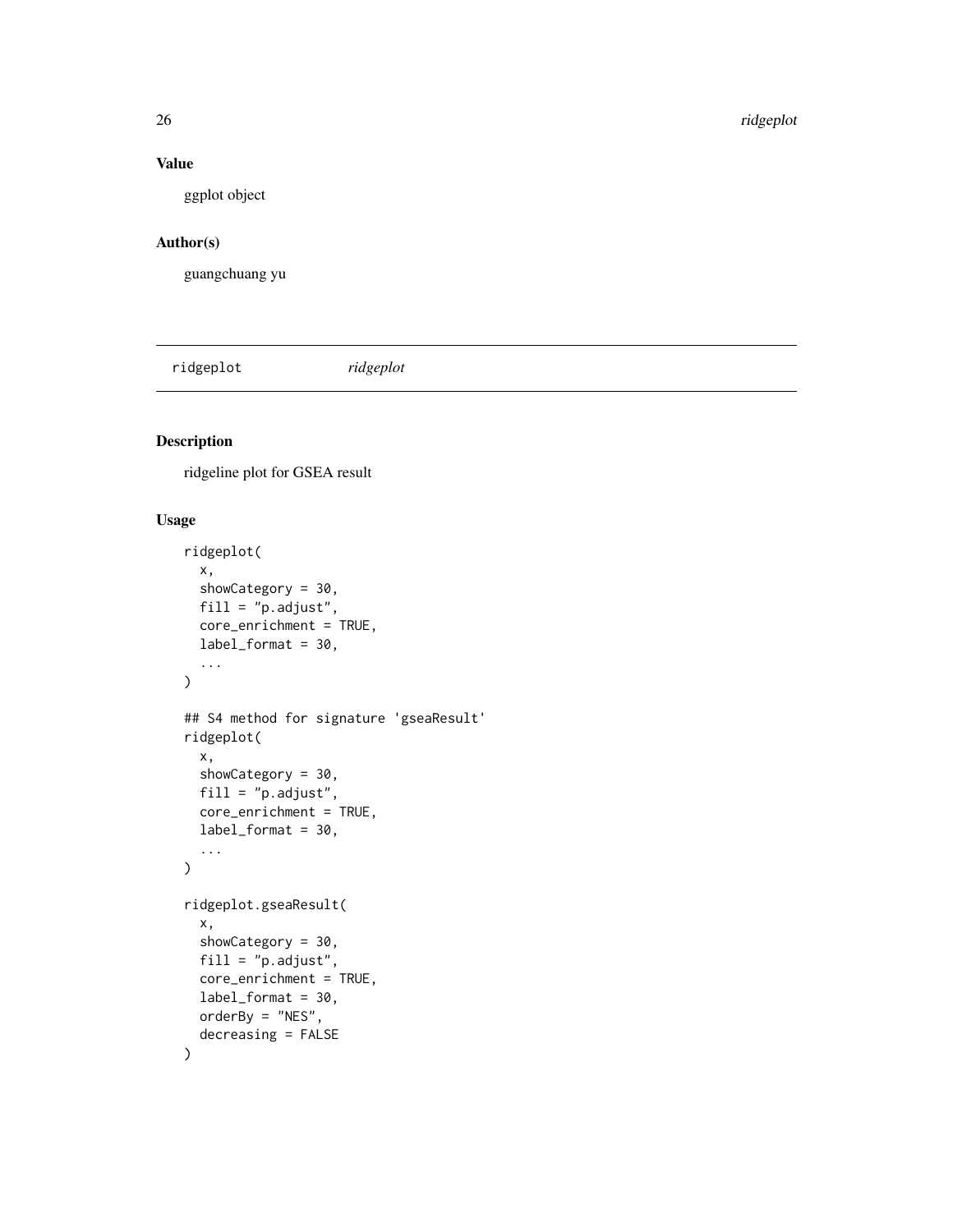#### <span id="page-26-0"></span>ssplot 27

# Arguments

| $\mathsf{x}$    | gseaResult object                                                                           |
|-----------------|---------------------------------------------------------------------------------------------|
| showCategory    | number of categories for plotting                                                           |
| fill            | one of "pvalue", "p.adjust", "qvalue"                                                       |
| core_enrichment |                                                                                             |
|                 | whether only using core_enriched genes                                                      |
| label_format    | a numeric value sets wrap length, alternatively a custom function to format axis<br>labels. |
| $\ddots$        | additional parameters by default wraps names longer that 30 characters                      |
| orderBy         | The order of the Y-axis                                                                     |
| decreasing      | logical. Should the order By order be increasing or decreasing?                             |

#### Value

ggplot object

## Author(s)

Guangchuang Yu

# Examples

```
library(DOSE)
data(geneList)
x <- gseDO(geneList)
ridgeplot(x)
```
ssplot *ssplot*

# Description

Similarity space plot of enrichment analysis results.

```
ssplot(x, ...)
## S4 method for signature 'enrichResult'
splot(x, showCategory = 30, ...)## S4 method for signature 'gseaResult'
splot(x, showCategory = 30, ...)## S4 method for signature 'compareClusterResult'
```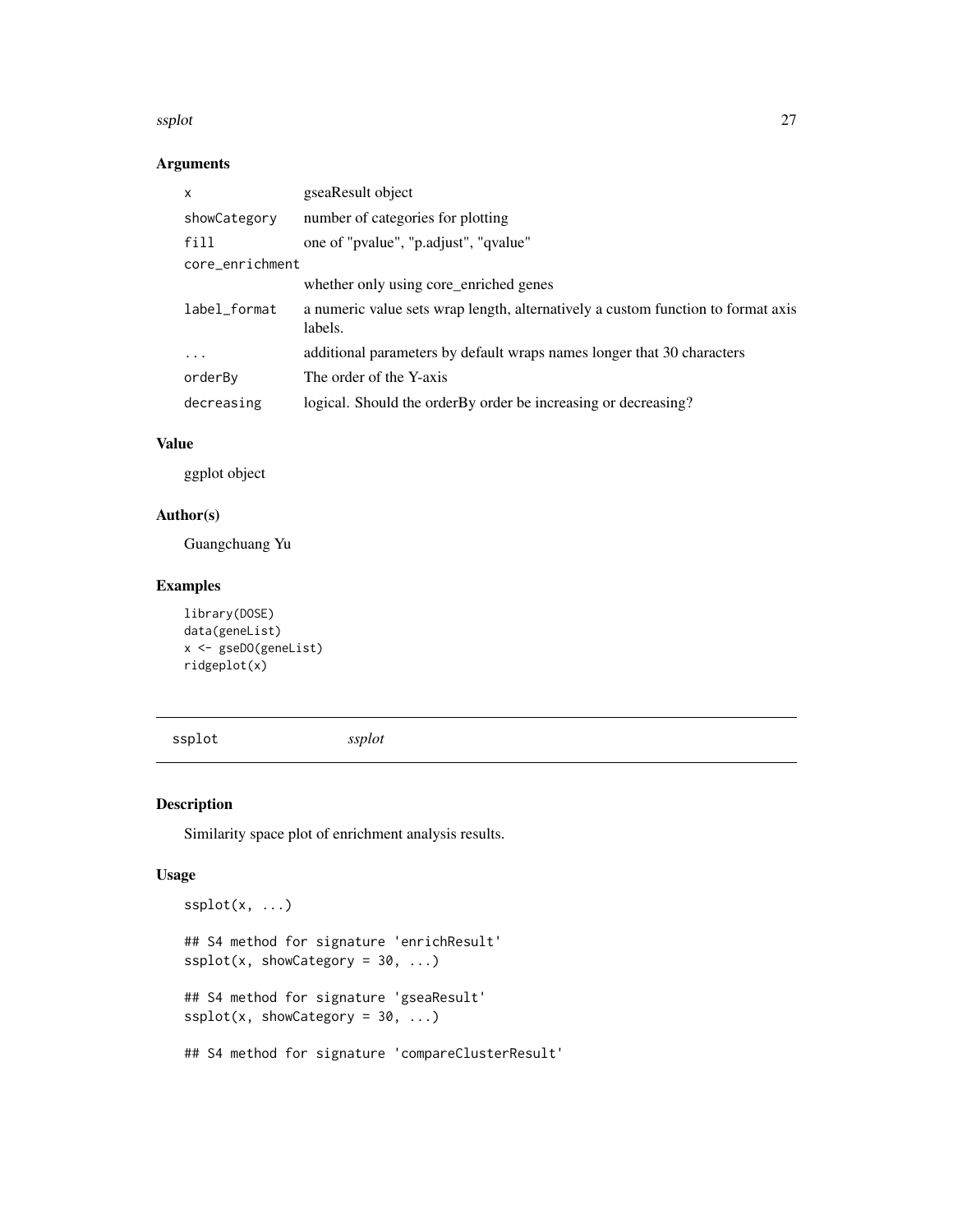```
splot(x, showCategory = 30, ...)ssplot.enrichResult(
 x,
  showCategory = 30,
 nCluster = NULL,
 drfun = NULL,
 with_edge = FALSE,
 dr.params = list(),
  ...
\mathcal{L}ssplot.compareClusterResult(
 x,
  showCategory = 30,
  split = NULL,pie = "equal",
 nCluster = NULL,
 drfun = NULL,
 with_edge = FALSE,
 cex\_pie2axis = 0.0125,dr.params = list(),
  ...
\mathcal{L}
```
# Arguments

| $\mathsf{x}$ | enrichment result.                                                                                                 |
|--------------|--------------------------------------------------------------------------------------------------------------------|
| .            | additional parameters                                                                                              |
|              | additional parameters can refer the emapplot function: emapplot.                                                   |
| showCategory | number of enriched terms to display                                                                                |
| nCluster     | Numeric, the number of clusters, the default value is square root of the number<br>of nodes.                       |
| drfun        | The function used for dimension reduction, e.g. stats::cmdscale (the default),<br>vegan::metaMDS, or ape::pcoa.    |
| with_edge    | Logical, if TRUE (the default), draw the edges of the network diagram.                                             |
| dr.params    | list, the parameters of tidydr::dr.                                                                                |
| split        | separate result by 'category' variable                                                                             |
| pie          | proportion of clusters in the pie chart, one of 'equal' (default) and 'Count'                                      |
| cex_pie2axis | It is used to adjust the relative size of the pie chart on the coordinate axis, the<br>default value is $0.0125$ . |

#### Value

ggplot object

<span id="page-27-0"></span>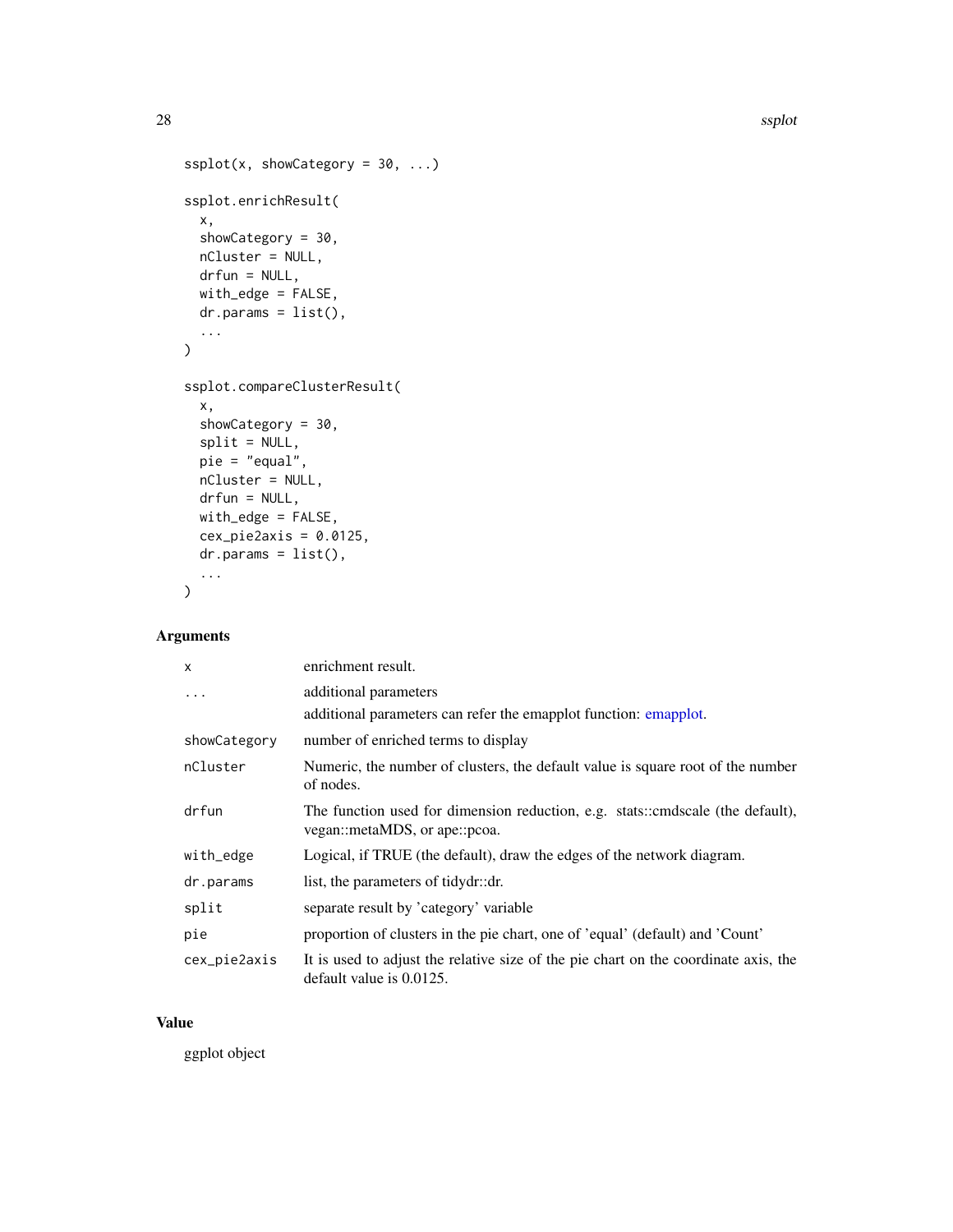#### <span id="page-28-0"></span>Examples

```
## Not run:
   library(clusterProfiler)
   library(org.Hs.eg.db)
   library(enrichplot)
   library(GOSemSim)
   library(DOSE)
   data(geneList)
   gene <- names(geneList)[abs(geneList) > 2]
   ego <- enrichGO(gene = gene,
       universe = names(geneList),
       OrgDb = org.Hs.eg.db,
       \text{ont} = "BP",
       pAdjustMethod = "BH",
       pvalueCutoff = 0.01,
       qvalueCutoff = 0.05,
       readable = TRUE)
   d <- godata('org.Hs.eg.db', ont="BP")
   ego2 <- pairwise_termsim(ego, method = "Wang", semData = d)
   ssplot(ego2)
```
## End(Not run)

treeplot *treeplot*

#### Description

Functional grouping tree diagram for enrichment result of over-representation test or gene set enrichment analysis.

```
treeplot(x, showCategory = 30, color = "p.adjust", label_format = NULL, ...)
## S4 method for signature 'enrichResult'
treeplot(x, showCategory = 30, color = "p.adjust", label_format = NULL, ...)
## S4 method for signature 'gseaResult'
treeplot(x, showCategory = 30, color = "p.adjust", label_format = NULL, ...)
## S4 method for signature 'compareClusterResult'
treeplot(x, showCategory = 5, color = "p.adjust", label_format = NULL, \dots)
treeplot.enrichResult(
  x,
  showCategory = 30,
 color = "p.adjust",
```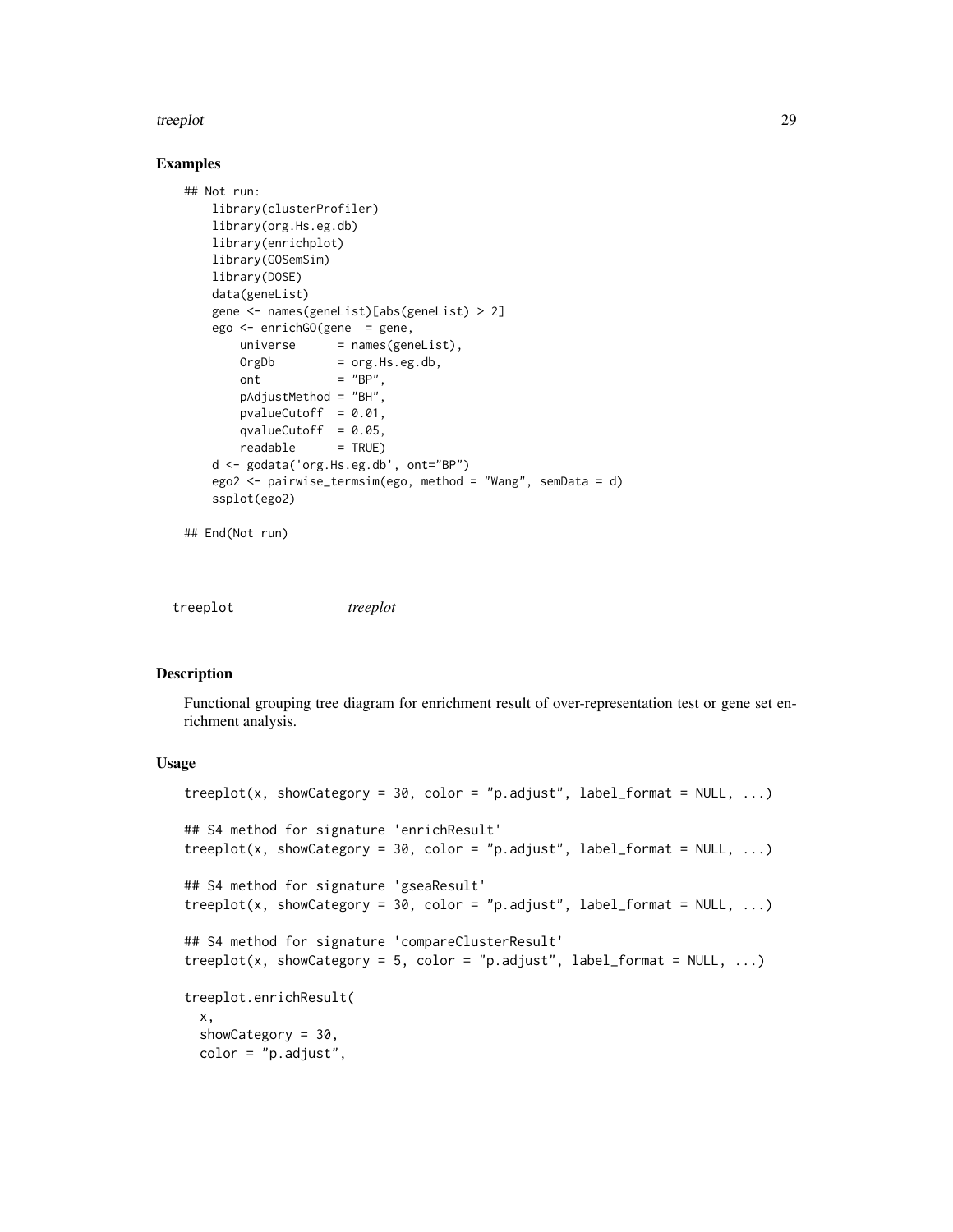```
nWords = 4,
 nCluster = 5,
 cex\_category = 1,
  label_format = NULL,
  label_format_cladelab = 30,
  label_format_tiplab = NULL,
  fontsize = 4,
  offset = rel(1),offset\_tiplab = rel(1),
 hclust_method = "ward.D",
 group_color = NULL,
 extend = 0.3,
 hilight = TRUE,hexpand = 0.1,
 align = "both",
  ...
\mathcal{L}treeplot.compareClusterResult(
  x,
  showCategory = 5,
  color = "p.adjust",
 nWords = 4,nCluster = 5,
  cex\_category = 1,
  split = NULL,label_format = NULL,
  label_format_cladelab = 30,
  label_format_tiplab = NULL,
  fontsize = 4,
  offset = rel(1),
 pie = "equal",
  legend_n = 3,
  offset\_tiplab = rel(1),
  hclust_method = "ward.D",
  group_color = NULL,
  extend = 0.3,
 hilight = TRUE,
  geneClusterPanel = "heatMap",
 hexpand = 0.1,
  align = "both",
  ...
\mathcal{L}
```
#### Arguments

x enrichment result.

showCategory number of enriched terms to display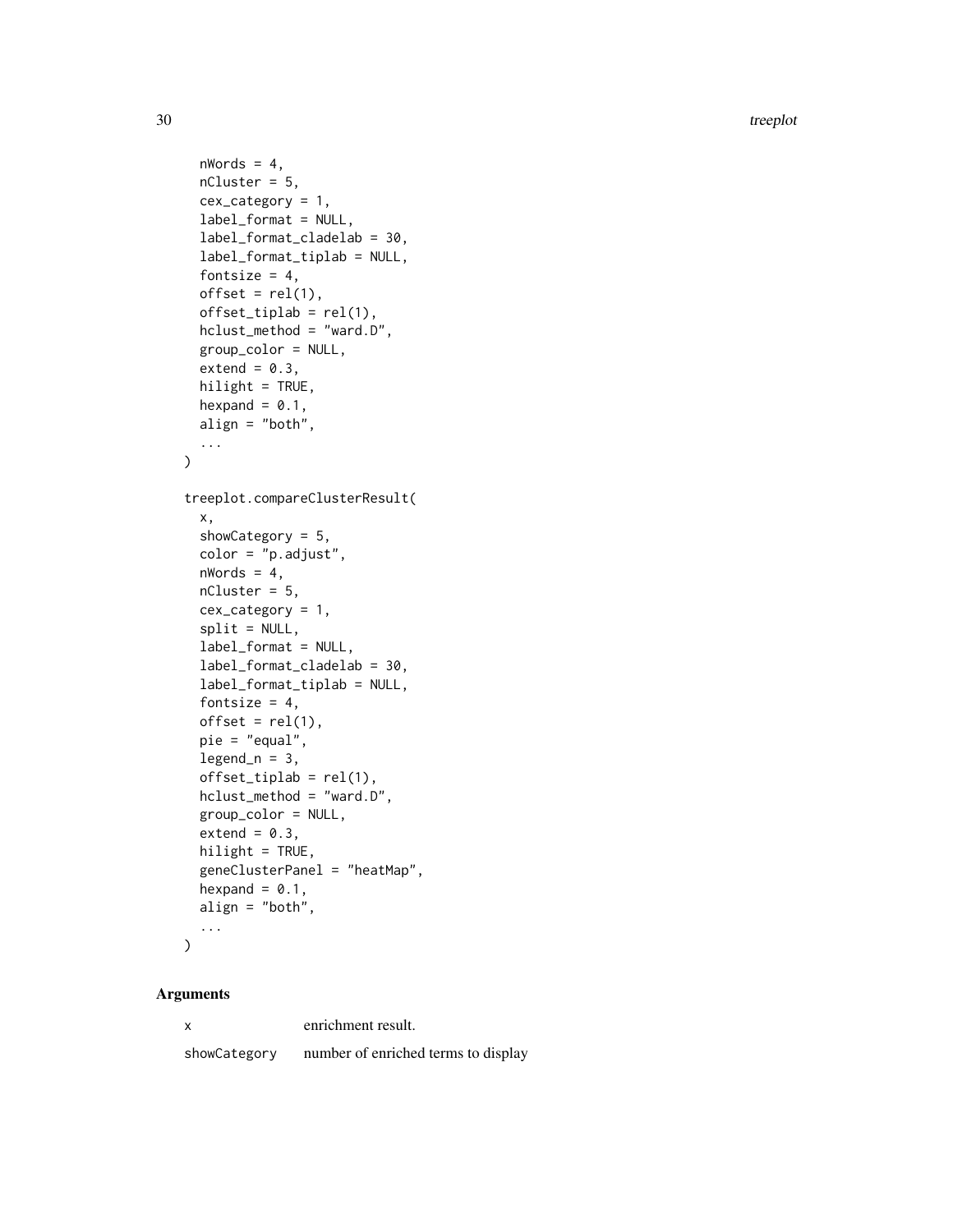| color                 | variable that used to color enriched terms, e.g. pvalue, p.adjust or qvalue                                                                                                                                                                                                                                                                                                                                                                                       |  |
|-----------------------|-------------------------------------------------------------------------------------------------------------------------------------------------------------------------------------------------------------------------------------------------------------------------------------------------------------------------------------------------------------------------------------------------------------------------------------------------------------------|--|
| label_format          | a numeric value sets wrap length, alternatively a custom function to format axis<br>labels.                                                                                                                                                                                                                                                                                                                                                                       |  |
| .                     | additional parameters                                                                                                                                                                                                                                                                                                                                                                                                                                             |  |
| nWords                | The number of words in the cluster tags.                                                                                                                                                                                                                                                                                                                                                                                                                          |  |
| nCluster              | The number of clusters, the default value is 5.                                                                                                                                                                                                                                                                                                                                                                                                                   |  |
| cex_category          | Number indicating the amount by which plotting category. nodes should be<br>scaled relative to the default.                                                                                                                                                                                                                                                                                                                                                       |  |
| label_format_cladelab |                                                                                                                                                                                                                                                                                                                                                                                                                                                                   |  |
| label_format_tiplab   | label_format for group labels, a numeric value sets wrap length, alternatively a<br>custom function to format axis labels.                                                                                                                                                                                                                                                                                                                                        |  |
|                       | label_format for tiplabs, a numeric value sets wrap length, alternatively a custom                                                                                                                                                                                                                                                                                                                                                                                |  |
|                       | function to format axis labels. displayed completely, the user can increase this<br>value.                                                                                                                                                                                                                                                                                                                                                                        |  |
| fontsize              | The size of text, default is 4.                                                                                                                                                                                                                                                                                                                                                                                                                                   |  |
| offset                | rel object or numeric value, distance bar and tree, offset of bar and text from the<br>clade, default is rel(1), meaning 1 * 1.2 * x_range_of_tree plus distance_between_tree_and_tiplab<br>$(1*(1.2*x_range_of-tree + distance_between-tree_and_tiplab)).$                                                                                                                                                                                                       |  |
| offset_tiplab         | tiplab offset, rel object or numeric value, the bigger the number, the farther the<br>distance between the node and the branch. The default is rel(1), when geneClus-<br>$ter Panel = "pie", meaning 1 * max\_radius_of_the_pies; when geneCluster Panel$<br>$=$ "heatMap", meaning 1 $*$ 0.16 $*$ column_number_of_heatMap $*$ x_range_of_tree;<br>when geneClusterPanel = "dotplot", meaning $1 * 0.09 * \text{column_number_of_dotplot}$<br>* x_range_of_tree. |  |
| hclust_method         | Method of hclust. This should be (an unambiguous abbreviation of) one of<br>"ward.D", "ward.D2", "single", "complete", "average" (= UPGMA), "mcquitty"<br>$(= WPGMA)$ , "median" $(= WPGMC)$ or "centroid" $(= UPGMC)$ .                                                                                                                                                                                                                                          |  |
| group_color           | A vector of group colors, the length of the vector should be the same as nCluster.                                                                                                                                                                                                                                                                                                                                                                                |  |
| extend                | Numeric, extend the length of bar, default is 0.3.                                                                                                                                                                                                                                                                                                                                                                                                                |  |
| hilight               | Logical value, if TRUE(default), add ggtree::geom_hilight() layer.                                                                                                                                                                                                                                                                                                                                                                                                |  |
| hexpand               | expand x limits by amount of xrange * hexpand.                                                                                                                                                                                                                                                                                                                                                                                                                    |  |
| align                 | control the align direction of the edge of high light rectangular. Options is<br>'none', 'left', 'right', 'both (default)'.                                                                                                                                                                                                                                                                                                                                       |  |
| split                 | Separate result by 'category' variable.                                                                                                                                                                                                                                                                                                                                                                                                                           |  |
| pie                   | Used only when $geneCluster Panel = "pie", proportion of clusters in the pie chart,$<br>one of 'equal' (default) and 'Count'.                                                                                                                                                                                                                                                                                                                                     |  |
| legend_n              | Number of circle in legend, the default value is 3.                                                                                                                                                                                                                                                                                                                                                                                                               |  |
| geneClusterPanel      |                                                                                                                                                                                                                                                                                                                                                                                                                                                                   |  |
|                       | one of "heatMap"(default), "dotplot", "pie".                                                                                                                                                                                                                                                                                                                                                                                                                      |  |

# Details

This function visualizes gene sets as a tree. Gene sets with high similarity tend to cluster together, making it easier for interpretation.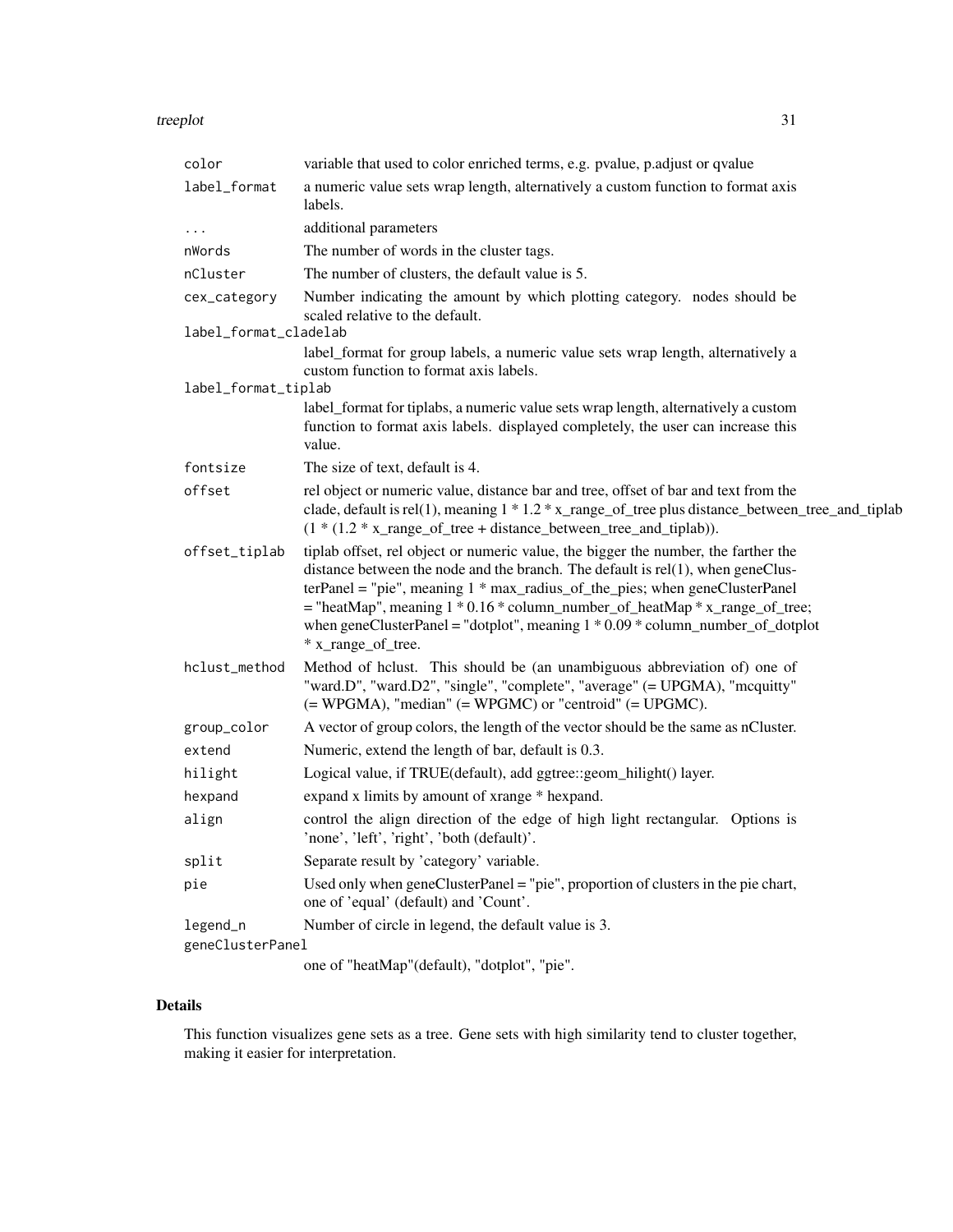#### Value

ggplot object

#### Examples

```
## Not run:
    library(clusterProfiler)
    library(org.Hs.eg.db)
    library(enrichplot)
    library(GOSemSim)
    library(ggplot2)
    library(DOSE)
    data(geneList)
    gene <- names(geneList)[abs(geneList) > 2]
     ego <- enrichGO(gene = gene,
          universe = names(geneList),
         OrgDb = org.Hs.eg.db,
         ont = "BP",pAdjustMethod = "BH",
         pvalueCutoff = 0.01,
         qvalueCutoff = 0.05,
          readable = TRUE)
     d <- godata('org.Hs.eg.db', ont="BP")
     ego2 <- pairwise_termsim(ego, method = "Wang", semData = d)
     treeplot(ego2, showCategory = 30)
     d <- godata('org.Hs.eg.db', ont="BP")<br>ego2 <- pairwise_termsim(ego, method = "Wang", semData = d)<br>treeplot(ego2, showCategory = 30)<br># use `hilight = FALSE` to remove ggtree::geom_hilight() layer.
     treeplot(ego2, showCategory = 30, hilight = FALSE)
     treeplot(ego2, showCategory = 30)<br># use `hilight = FALSE` to remove ggtree::geom_hilight() layer.<br>treeplot(ego2, showCategory = 30, hilight = FALSE)<br># use `offset` parameter to adjust the distance of bar and tree.
     treeplot(ego2, showCategory = 30, hilight = FALSE, offset = rel(1.5))
     # use `offset` parameter to adjust the distance of bar and tree.<br>treeplot(ego2, showCategory = 30, hilight = FALSE, offset = rel(1.5))<br># use `offset_tiplab` parameter to adjust the distance of nodes and branches.
     treeplot(ego2, showCategory = 30, hilight = FALSE, offset_tiplab = rel(1.5))
     keep <- rownames(ego2@termsim)[c(1:10, 16:20)]
    keep
     treeplot(ego2, showCategory = keep)
     treeplot(ego2, showCategory = 20,
          group_color = c("#999999", "#E69F00", "#56B4E9", "#009E73", "#F0E442"))
     # It can also graph compareClusterResult
     data(gcSample)
    xx <- compareCluster(gcSample, fun="enrichKEGG",
                               organism="hsa", pvalueCutoff=0.05)
    xx <- pairwise_termsim(xx)
     treeplot(xx)
     # use `geneClusterPanel` to change the gene cluster panel.
     treeplot(xx, geneClusterPanel = "dotplot")
     treeplot(xx, geneClusterPanel = "pie")
## End(Not run)
```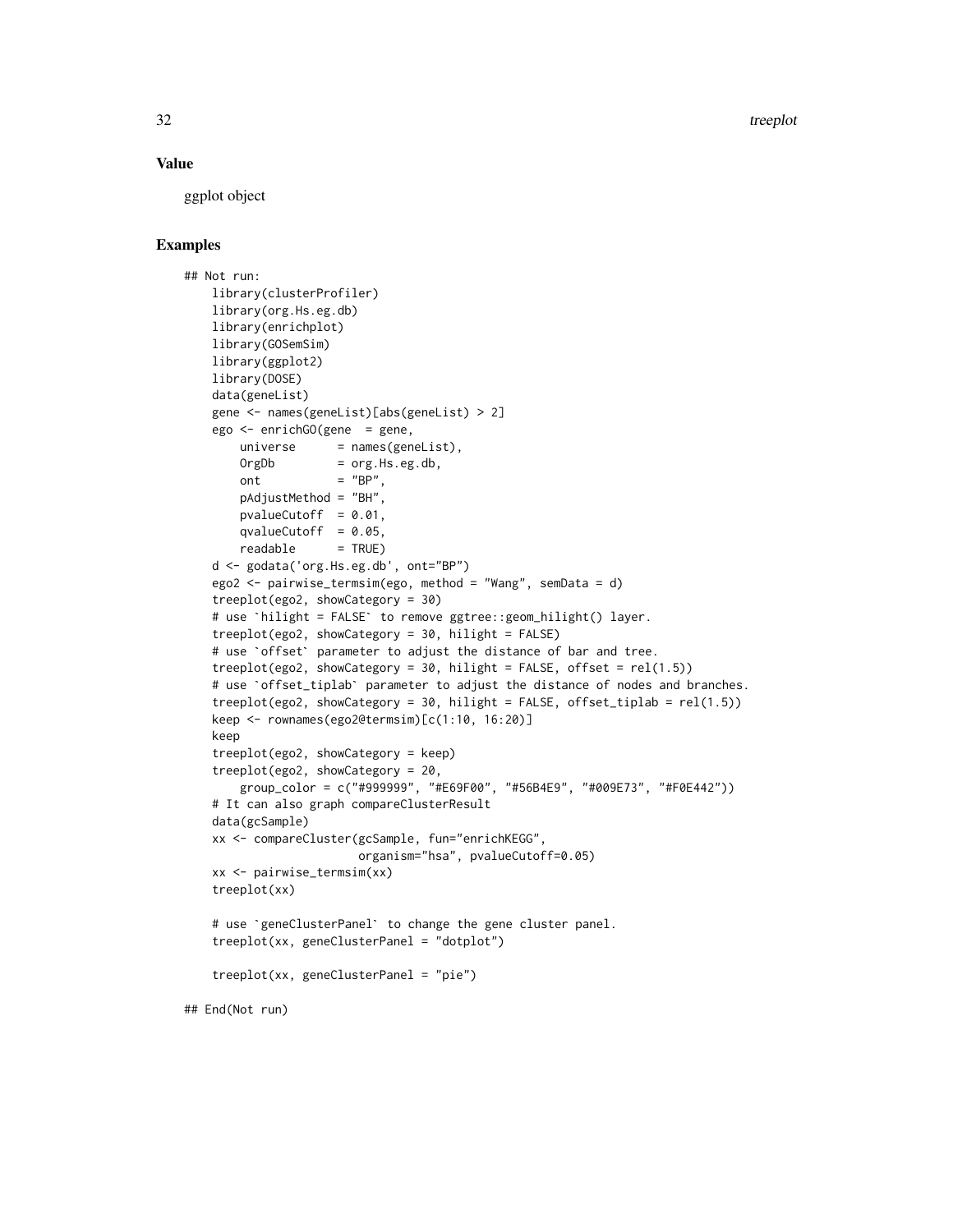<span id="page-32-0"></span>

#### Description

upsetplot method generics

#### Usage

```
upsetplot(x, ...)
## S4 method for signature 'enrichResult'
upsetplot(x, n = 10, ...)## S4 method for signature 'gseaResult'
upsetplot(x, n = 10, ...)
```
#### Arguments

|         | object                             |
|---------|------------------------------------|
| $\cdot$ | additional parameters              |
|         | number of categories to be plotted |

#### Value

plot

# Author(s)

Guangchuang Yu

#### Examples

```
require(DOSE)
data(geneList)
de=names(geneList)[1:100]
x <- enrichDO(de)
upsetplot(x, 8)
```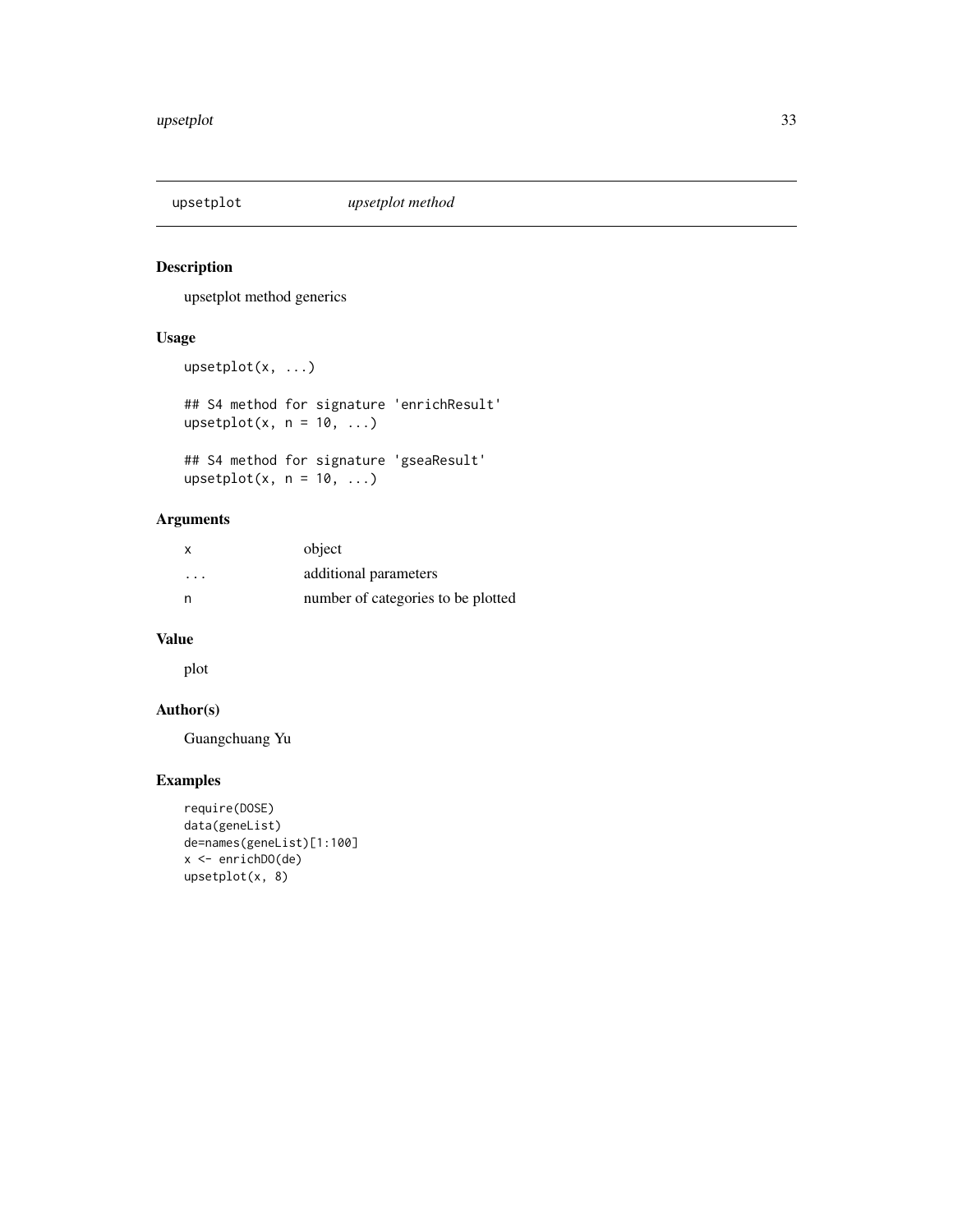# <span id="page-33-0"></span>**Index**

barplot.enrichResult, [2](#page-1-0) cnetplot, [3](#page-2-0) cnetplot,compareClusterResult-method *(*cnetplot*)*, [3](#page-2-0) cnetplot,enrichResult-method *(*cnetplot*)*, [3](#page-2-0) cnetplot,gseaResult-method *(*cnetplot*)*, [3](#page-2-0) cnetplot,list-method *(*cnetplot*)*, [3](#page-2-0) cnetplot.enrichResult *(*cnetplot*)*, [3](#page-2-0) color\_palette, [6](#page-5-0) dotplot, [6](#page-5-0) dotplot,compareClusterResult,ANY-method *(*dotplot*)*, [6](#page-5-0) dotplot,compareClusterResult-method *(*dotplot*)*, [6](#page-5-0) dotplot,enrichResult-method *(*dotplot*)*, [6](#page-5-0) dotplot,gseaResult-method *(*dotplot*)*, [6](#page-5-0) dotplot.compareClusterResult *(*dotplot*)*, [6](#page-5-0) dotplot.enrichResult *(*dotplot*)*, [6](#page-5-0) drag\_network, [9](#page-8-0) emapplot, [10,](#page-9-0) *[14](#page-13-0)*, *[28](#page-27-0)* emapplot,compareClusterResult-method *(*emapplot*)*, [10](#page-9-0) emapplot,enrichResult-method *(*emapplot*)*, [10](#page-9-0) emapplot,gseaResult-method *(*emapplot*)*, [10](#page-9-0) emapplot.compareClusterResult *(*emapplot*)*, [10](#page-9-0) emapplot.enrichResult *(*emapplot*)*, [10](#page-9-0) emapplot\_cluster, [14](#page-13-0) fortify.compareClusterResult, [14](#page-13-0) fortify.enrichResult *(*fortify.compareClusterResult*)*, [14](#page-13-0)

ggtable, [16](#page-15-0) godata, *[24](#page-23-0)* goplot, [16](#page-15-0) goplot,enrichResult-method *(*goplot*)*, [16](#page-15-0) goplot,gseaResult-method *(*goplot*)*, [16](#page-15-0) goplot.enrichResult *(*goplot*)*, [16](#page-15-0) gseadist, [18](#page-17-0) gseaplot, [18](#page-17-0) gseaplot,gseaResult-method *(*gseaplot*)*, [18](#page-17-0) gseaplot.gseaResult *(*gseaplot*)*, [18](#page-17-0) gseaplot2, [20](#page-19-0) gsearank, [21](#page-20-0) gsInfo, [21](#page-20-0) heatplot, [22](#page-21-0) heatplot,enrichResult-method *(*heatplot*)*, [22](#page-21-0) heatplot,gseaResult-method *(*heatplot*)*,  $22$ heatplot.enrichResult *(*heatplot*)*, [22](#page-21-0) pairwise\_termsim, *[13](#page-12-0)*, [23](#page-22-0) pairwise\_termsim,compareClusterResult-method *(*pairwise\_termsim*)*, [23](#page-22-0) pairwise\_termsim,enrichResult-method *(*pairwise\_termsim*)*, [23](#page-22-0) pairwise\_termsim,gseaResult-method *(*pairwise\_termsim*)*, [23](#page-22-0) pairwise\_termsim.compareClusterResult *(*pairwise\_termsim*)*, [23](#page-22-0) pairwise\_termsim.enrichResult *(*pairwise\_termsim*)*, [23](#page-22-0) plotting.clusterProfile, [24](#page-23-0) pmcplot, [25](#page-24-0)

ridgeplot, [26](#page-25-0) ridgeplot,gseaResult-method *(*ridgeplot*)*, [26](#page-25-0) ridgeplot.gseaResult *(*ridgeplot*)*, [26](#page-25-0)